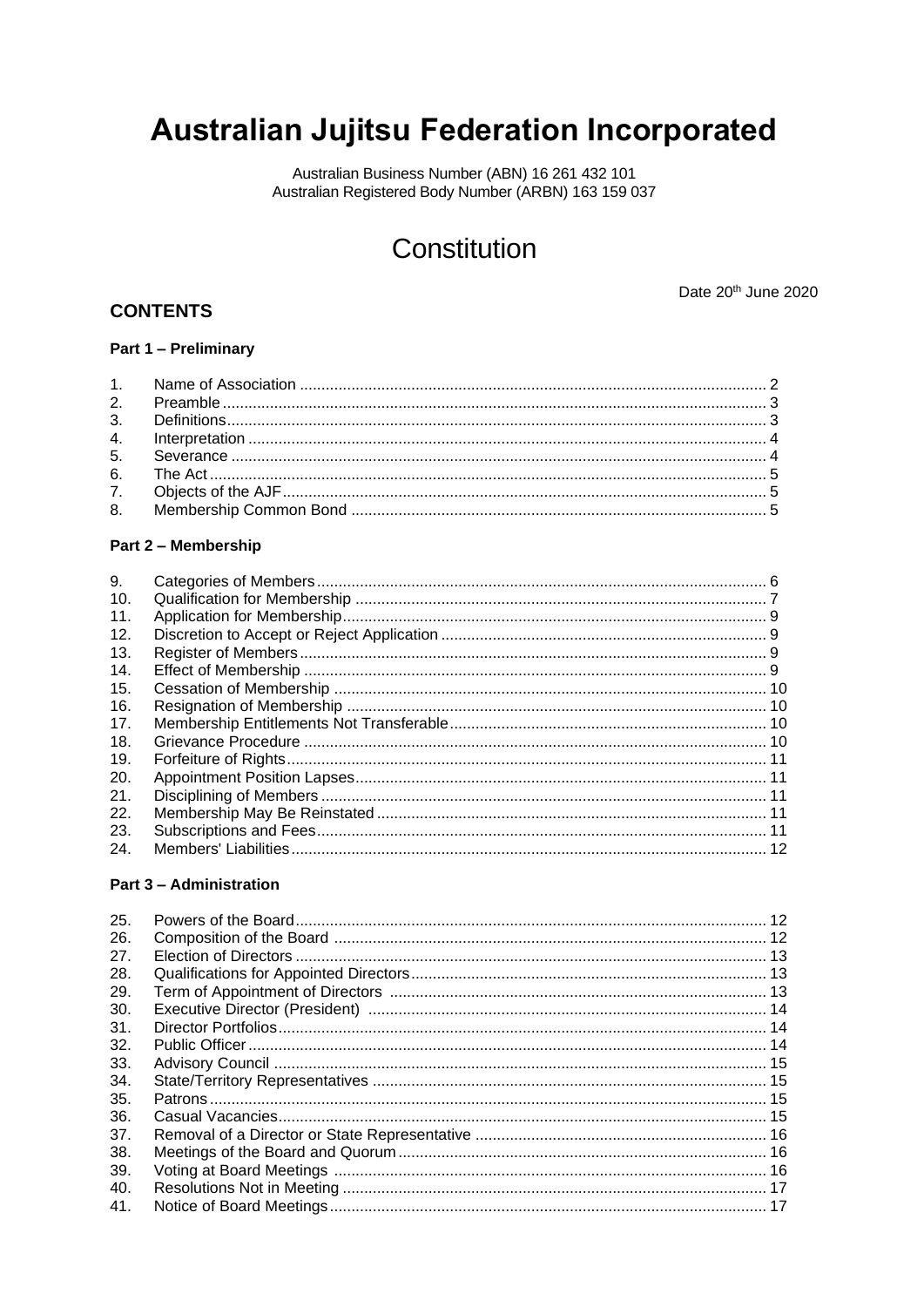#### Part 4 - Meetings

| 48. |  |
|-----|--|
| 49. |  |
| 50. |  |
| 51. |  |
| 52. |  |
| 53. |  |
| 54. |  |
| 55. |  |
| 56. |  |
| 57. |  |
| 58. |  |
| 59. |  |

# Part 5 - Finance

# Part 6 - Miscellaneous

# **PART 1 - PRELIMINARY**

#### $1.$ **NAME OF ASSOCIATION**

- $1.1$ The name of the association is 'Australian Jujitsu Federation Incorporated'.
	- The AJF is a federation of member associations, member schools and provisional  $a)$ member schools focused on the development and promotion of jujitsu and related martial arts (as defined) in Australia and the Oceanic and South Pacific Region.
	- b) Schools joining the AJF maintain their own identity and continue to teach within their own style and grading authority. The AJF will however, provide a grading authority to assist member associations and member schools and to enable promotions specifically within the Dan ranks.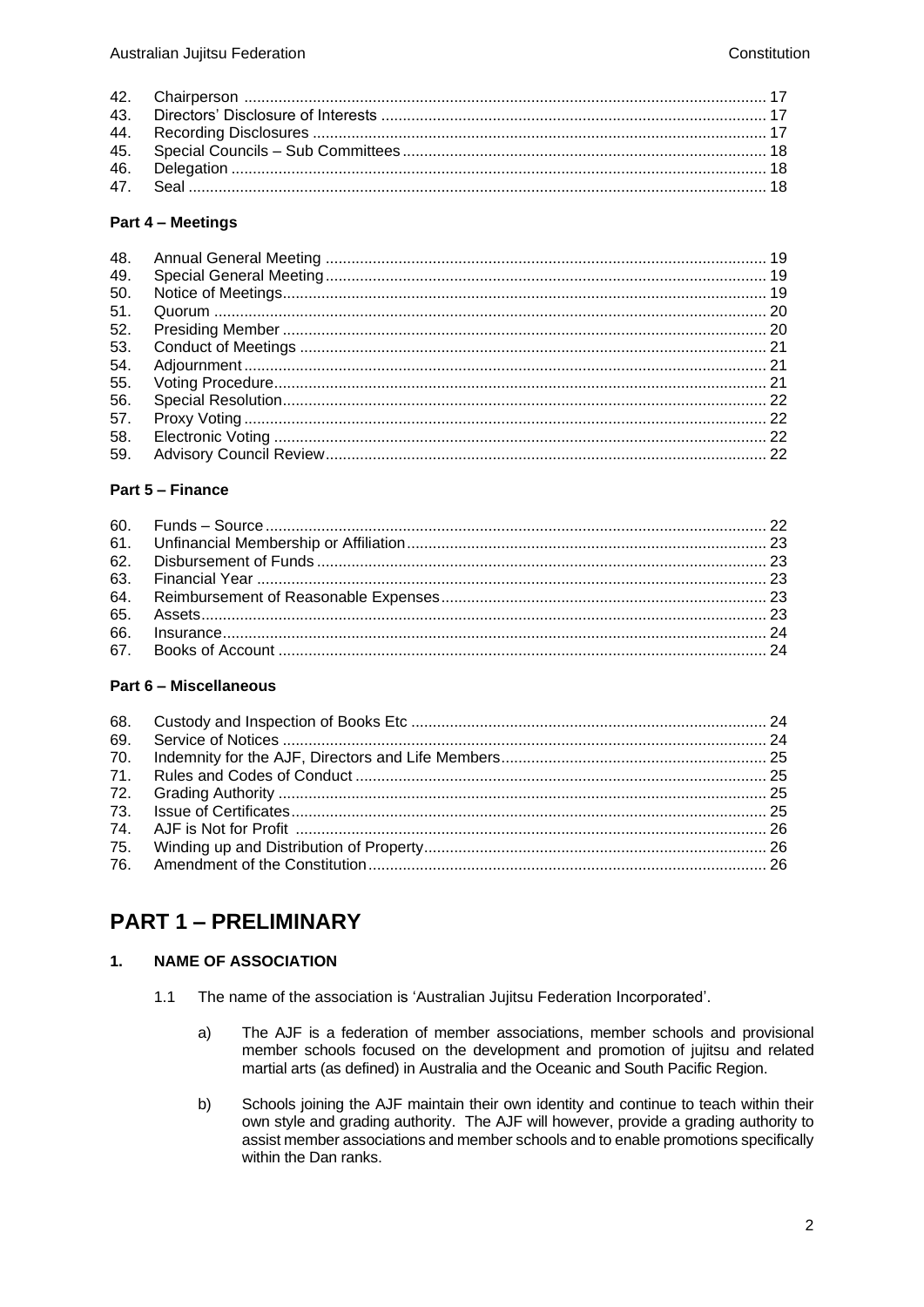# **2. PREAMBLE**

The Australian Jujitsu Federation (AJF) was founded on 1st August 2000 and recognises the founding organisation Australian Society of Ju Jitsuans (ASJJ) and its right and intent to establish independent of the AJF and retain and have sole ownership of all assets, records, documents and intellectual property prior to  $1<sup>st</sup>$  August 2000, together with all assets and intellectual property that was provided to and maintained by the association recognised within the constitution dated  $10<sup>th</sup>$  March 2012 enabling those programs and affiliations to continue.

# **3. DEFINITIONS**

- 3.1 In this Constitution unless the contrary intention appears:
	- a) **AJF** means Australian Jujitsu Federation Incorporated (ABN) 16 261 432 101 (ARBN) 163 159 037
	- b) **ASC** means Australian Sports Commission.
	- c) **ASIC** means Australian Securities & Investments Commission
	- d) **Board** means the body consisting of the Directors.
	- e) **Branch** means a dojo location other than the principal location of the member organisation, operating under the same name and in compliance with the criteria as submitted for membership by the member organisation or school.
	- f) **Competitive Sport Jujitsu** means all forms of Martial Art (as defined) that involve members participating in competition interschool, state, interstate, national, international.
	- g) **Director** means a member of the Board.
	- h) **Director-General** means the Commissioner for Fair Trading, Department of Commerce, or if there is no such position in the Department, the Director-General of the Department.
	- i) **Jujitsu Member Organisation** means the name of the association or school includes 'jujitsu' (in any of the accepted spellings) or the accepted name of a classical jujitsu style predating 1868, or jujitsu is evident within the school's curriculum and grade criteria as the principal system being taught.
	- j) **Intellectual Property** means all rights subsisting in copyright, business names, names, trademarks (or signs), logos, designs, equipment including computer software, images (including photographs, videos or films) or service marks relating to the Association or any activity of or conducted, promoted or administered by the Association.
	- k) **Legal Entity** means an Incorporated Association, Corporation or Company that has legal standing in the eyes of law. Without limiting this includes having the legal capacity to enter into agreements or contracts, incur and pay debts, sue, and be sued in its own right, and to be held responsible for its actions.
	- l) **Martial Art** means jujitsu (inclusive of Jujutsu, Jiujitsu, Juijitsu, and Ne-waza (a.k.a. BJJ).
	- m) **Member Organisation** means a member association or a member school that has satisfied the requirements in Clause 9 (Categories of Members) but excludes a provisional member school.
	- n) **NCAP** means National Coaching Accreditation Program.
	- o) **NOAP** means National Officiating Accreditation Program.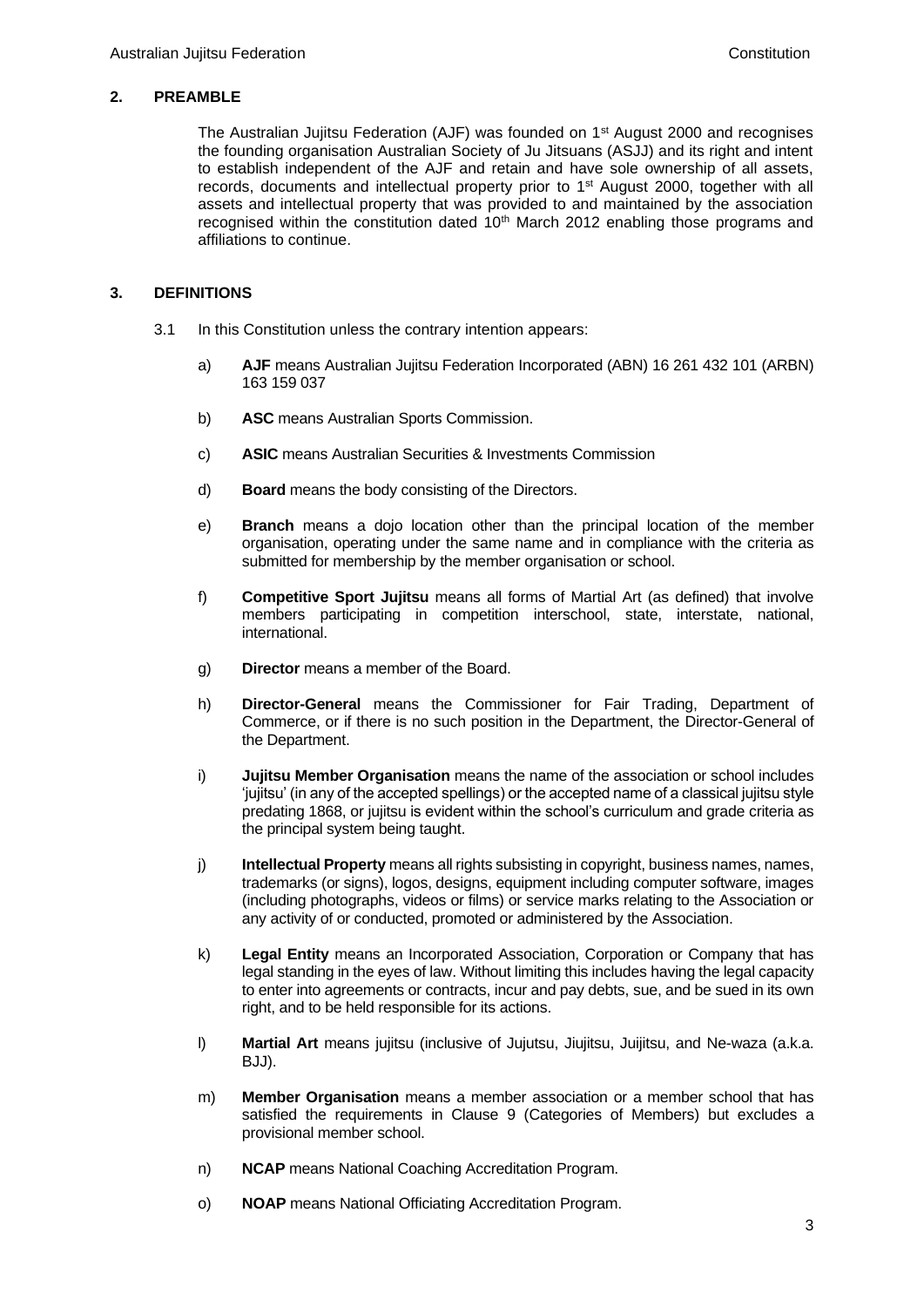- p) **Objects** means the objects of the Association in Clause 7.
- q) **Provider** means a member who under the Constitution is approved to administer an activity for the benefit of members beyond their own association or school.
- r) **Public Officer** means the person appointed to be the public officer of the Association in accordance with the Act.
- s) **Related Martial Art** means those determined by the Board, after consultation with the Advisory Council, as being a derivative of jujitsu or having a lineage to jujitsu.
- t) **Special general meeting** means a general meeting of the association other than an annual general meeting.
- u) **Sport** means inclusive of all Martial Art and Related Martial Art (as defined) both competitive and recreational.
- v) **the Act** means th[e Associations Incorporation Act 2009](http://www.legislation.nsw.gov.au/xref/inforce/?xref=Type%3Dact%20AND%20Year%3D2009%20AND%20no%3D7&nohits=y) (NSW).
- w) **the Regulation** means the [Associations Incorporation Regulation 2](http://www.legislation.nsw.gov.au/xref/inforce/?xref=Type%3Dsubordleg%20AND%20Year%3D2010%20AND%20No%3D238&nohits=y)016 (NSW).

# **4. INTERPRETATION**

- 4.1 In this Constitution:
	- a) a reference to a function includes a reference to a power, authority, and duty.
	- b) a reference to the exercise of a function includes, where the function is a power, authority or duty, a reference to the exercise of the power or authority of the performance of the duty.
	- c) words importing the singular include the plural and vice versa.
	- d) words importing any gender include the other genders.
	- e) references to persons include corporations and bodies politic.
	- f) references to a person include the legal personal representatives, successors and permitted assigns of that person.
	- g) a reference to a statute, ordinance, code, or other law includes regulations and other statutory instruments under it and consolidations, amendments, re-enactments, or replacements of any of them (whether of the same or any legislative authority having jurisdiction); and
	- h) a reference to "writing" shall unless the contrary intention appears, be construed as including references to printing, lithography, photography, and other modes of representing or reproducing words in a visible form, including messages sent by electronic mail.

# **5. SEVERANCE**

If any provision of this Constitution or any phrase contained in it is invalid or unenforceable, the phrase or provision is to be read down if possible, so as to be valid and enforceable, and otherwise shall be severed to the extent of the invalidity or unenforceability, without affecting the remaining provisions of this Constitution.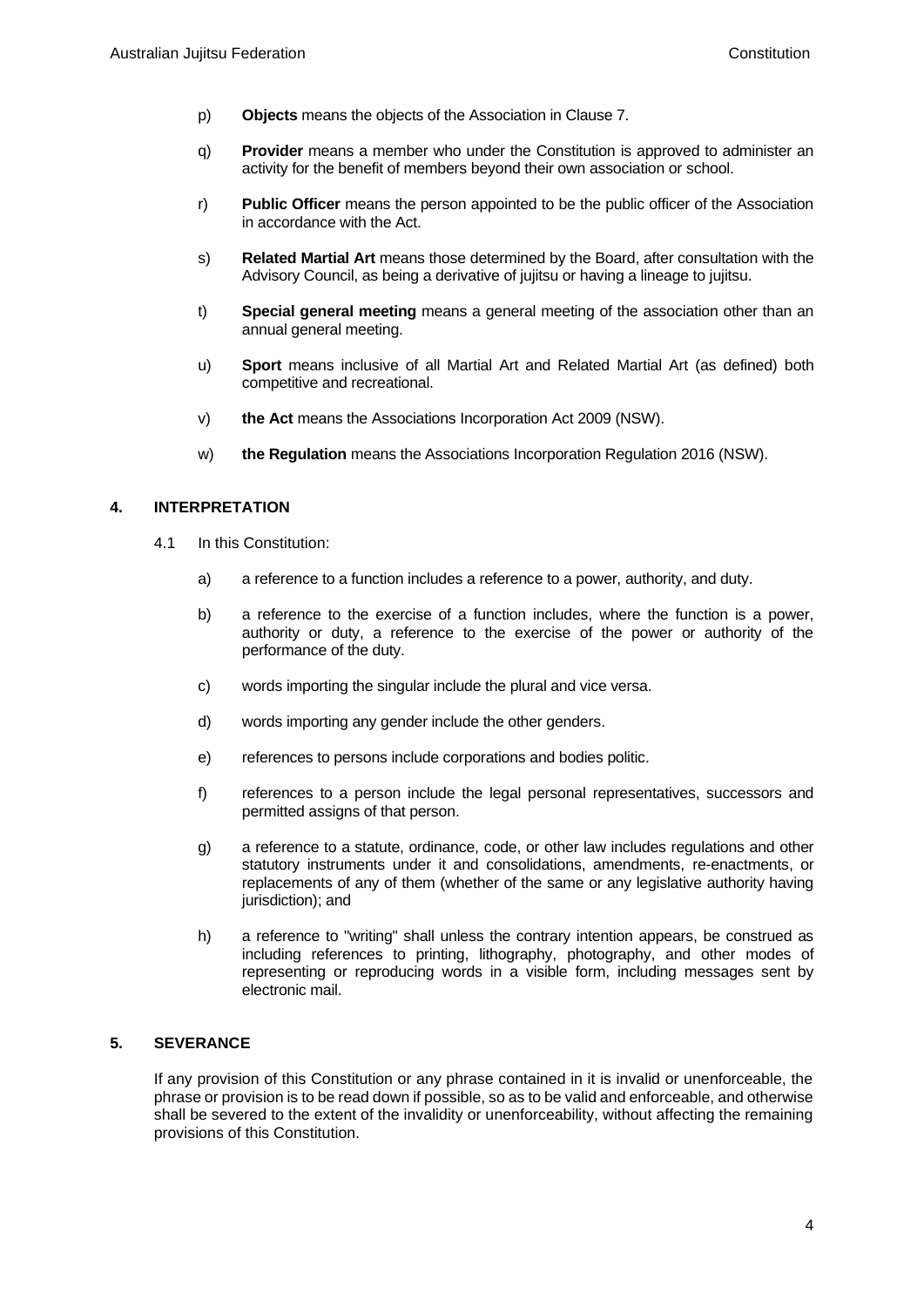# **6. THE ACT**

Except where the contrary intention appears, in this Constitution, an expression that deals with a matter under the Act has the same meaning as that provision of the Act Model Rules under the Act are expressly displaced by this Constitution.

### **7. OBJECTS OF THE AJF**

- a) To strive to provide the community with a standard of quality in the teaching and coaching of the martial arts within all member schools and organisations.
- b) To provide opportunities for members to participate in the sharing and development of their knowledge and skills.
- c) To provide opportunities for members to participate in competition in a spirit of friendship at interschool, state, interstate, national and international events.
- d) To provide opportunities for coaches and assistant coaches (instructor's and teachers) within member organisations, and provisional member schools to further develop their knowledge and skills within the martial arts, and appropriate sport sciences, with access to 'National Coaching / Officiating Accreditation'.
- e) To provide or support opportunities for interaction between members and overseas schools and martial arts teachers.
- f) To provide recognition for individual achievement within the martial arts accepted for membership.
- g) To represent the Martial Arts (as defined) at any appropriate forum including at national and international levels before government and non-government bodies involved with the martial arts, or the development of sport and or recreation.
- h) To adopt, formulate, issue, interpret and amend Policies for the control and conduct of Martial Art and Related Martial Art (as defined) in Australia.
- i) To pursue such commercial arrangements, including sponsorship and marketing opportunities as are appropriate to further the interests of the AJF.
- j) To undertake and or do all such things or activities which are necessary, incidental, or conducive to the advancement of these Objects.
- k) To provide the administration and coordination of activities consistent with achieving these Objects.

#### **8. MEMBERSHIP COMMON BOND**

- 8.1 Members of the AJF agree to a Common Bond:
	- a) The Common Bond is achieved when an association or school agrees to share for the benefit of all AJF members, subject to Subclause d) herein, activities which previously they may have managed only for their own members.
	- b) The association or school may choose to transfer an activity to the AJF or continue the control and administration of the activity as a Provider to members of the AJF.
	- c) All members agree to actively support a unified program of events and activities each year, and to uphold the spirit and intent of cooperation for the benefit of all members.
	- d) This common bond shall not within the spirit of the bond, interfere with the right of any association or school to conduct activities or hold teaching seminars or camps that are only for the benefit and participation of their own members. Where it is practical, the association or school shall endeavour to ensure the timing of such events do not conflict with a national or state program of the AJF.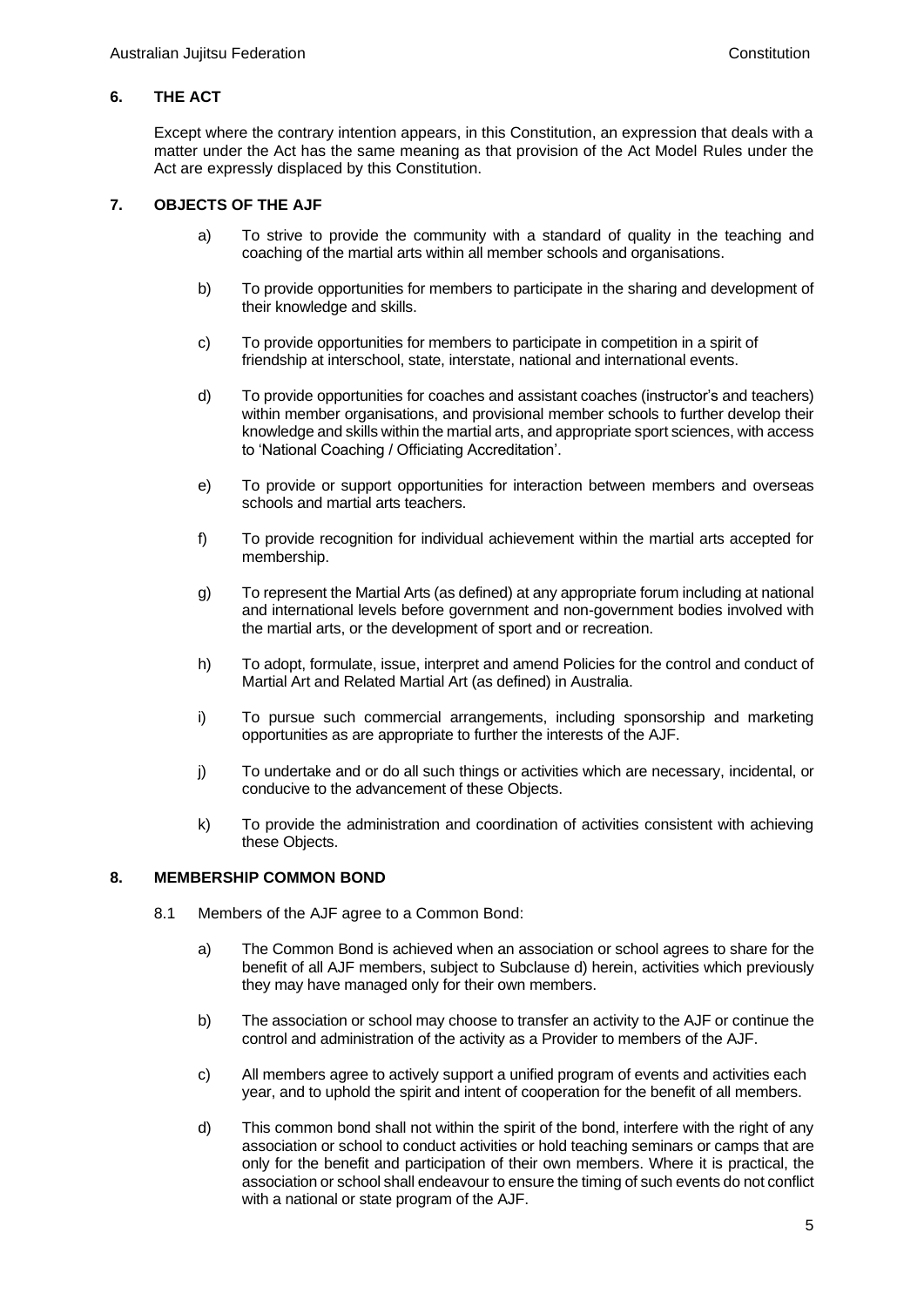# **PART 2 – MEMBERSHIP**

# **9. CATEGORIES OF MEMBERS**

A member organisation may not be affiliated with both the AJF and any other National Jujitsu Organisation claiming to have state or national governing functions over the Martial Art or Sport as defined (Clause 3 - Definitions) in Australia.

- 9.1 Each class of member undertakes to:
	- a) be bound by this Constitution, the Statutes and Regulations and the Policies (including Policies specific to the relevant category of membership),
	- b) pay the fees and subscriptions determined to apply to the Member under Clause 23 (Subscriptions and Fees), and
	- c) support the AJF in the encouragement and promotion of its Objects.
- 9.2 Membership of the AJF shall consist of:
	- a) **Member Associations** being a Legal Entity (as defined), which subject to this Constitution, shall be represented by a the person who is the head of the Association or a person designated by the head of the Association and who shall have the right to receive notice of general meetings and to be present, debate and vote on behalf of the Association at general meetings.
	- b) **Member Schools** which subject to this Constitution, shall be represented by a the person who is the head of the school or a person designated by the head of the school and who shall have the right to receive notice of general meetings and to be present and to debate at general meetings; and vote on behalf of the School at general meetings.
	- c) **Provisional Member Schools** which subject to this Constitution, shall be represented by the person who is the head of the school or a person designated by the head of school, and who shall have the right to receive notice of general meetings and to be present but shall have no rights, to debate or to vote at general meetings.
	- d) **Accredited Coach** who subject to this Constitution, shall have the right to be present at general meetings, but shall have no rights, to debate or to vote at general meetings except where a right to debate and to vote is provided under Subclause 9.2 a) or b) herein.
	- e) **Individual Member** who subject to this Constitution, shall have the right to be present at general meetings, but shall have no rights, to debate or to vote at general meetings except where a right to debate and to vote is provided under Subclause 9.2 a) or b) herein.
	- f) **Life Member** who subject to this Constitution, shall have the right to receive notice of general meetings and to be present and to debate at general meetings, but shall have no voting rights except where a right to vote is provided under Subclause 9.2 a) or b) herein.
	- g) **Affiliate Member** who shall have the right to be present at general meetings, but shall have no rights, to debate or to vote at general meetings.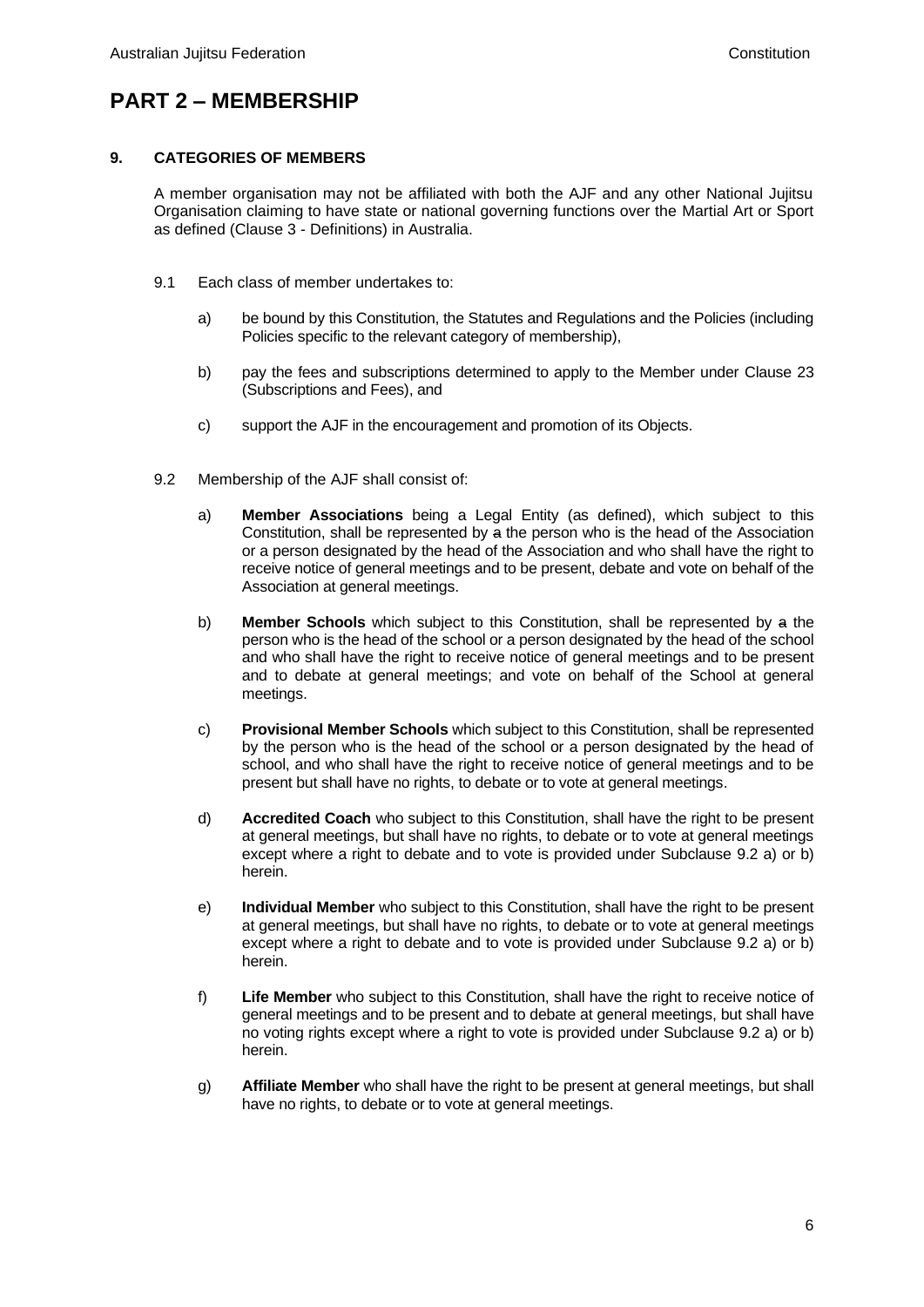### **10. QUALIFICATION FOR MEMBERSHIP**

#### 10.1 **Association and School Membership**

- **10.1.1 Member Association** a member school may apply for recognition as a member association by providing to the board satisfactory evidence of:
	- a) Appropriate Dan grading within a Martial Art or Related Martial Art (Clause 3 Definitions) plus supporting personal grading history and lineage for the head of association or the head of association in Australia.
	- b) The association has the status of a Legal Entity as defined Subclause 3.1 k) (Definitions).
	- c) Updated details on the membership within the association, on the prescribed form.
	- d) Satisfactory 'rules of grading' assessed against the model rules of the AJF.
	- e) A coaching and grading curriculum or syllabus, (available to participants) detailing the assessment criteria for each grade level awarded by the association. The model curriculum of the AJF may be used as a reference.
	- f) Participation by Dan grades and Coaches in the NCAP NOAP of the AJF.
	- g) Each member association must:
		- (i) have objects that align with those of the AJF as stated in Clause 7 (Objects of the AJF) and do all that is reasonably necessary to enable the Objects to be achieved, having regard to any legislation applicable within the State.
		- (ii) effectively promulgate and enforce the Constitution and Policies of the AJF and the Statutes and Regulations.
		- (iii) at all times act for and on behalf of the interests of the AJF, the members and martial art discipline.
		- (iv) be responsible and accountable to the AJF for fulfilling its obligations under the AJF's strategic plan as revised from time to time.

If the documentation provided is incomplete and/or the applicant is requested to submit further evidence the school shall continue as a member school until the requirements have been satisfied.

Member Associations have an obligation to resubmit an up-to-date copy of the above documentation should this change, and the Board may review this for continued Member Association status.

- 10.1.2 **Member School** A provisional member school may apply for recognition as a Member School by providing to the Board satisfactory evidence of:
	- a) A senior Dan grading certificate (over 18-years of age) within a Martial Art or Related Martial Art (Clause 3 Definitions) plus supporting personal grading history and lineage.
	- b) Formal structure of the school by a constitution or rules of conduct.
	- c) Updated details on the membership within the school, on the prescribed form.
	- d) Satisfactory 'rules of grading' assessed against the model rules of the AJF.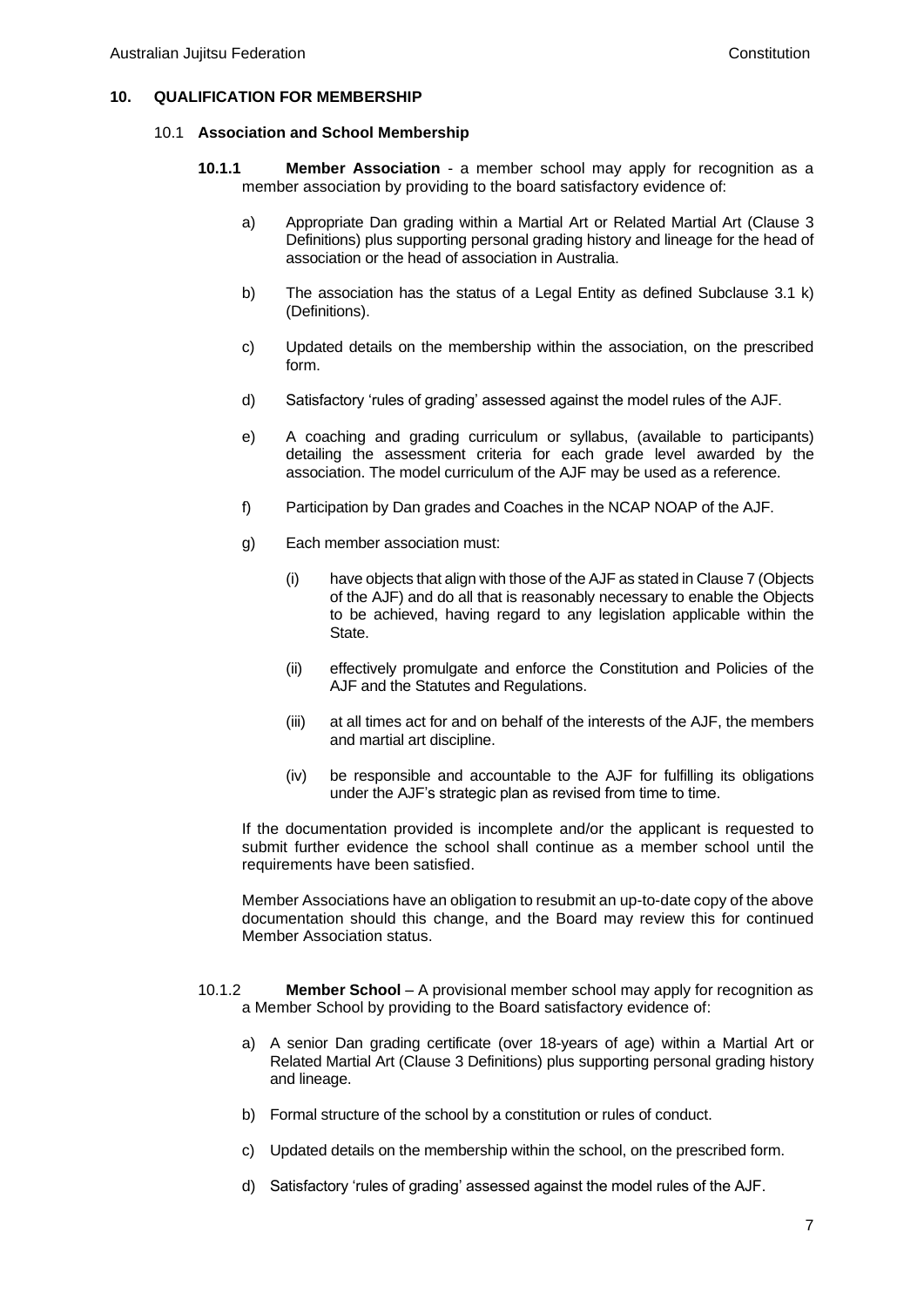- e) A coaching and grading curriculum or syllabus, (available to participants) detailing the assessment criteria for each grade level awarded by the school; the model curriculum of the AJF may be used as a reference.
- f) Demonstrated commitment to the NCAP and NOAP of the AJF.

If the documentation provided is incomplete and/or the applicant is requested to submit further evidence the school shall continue as a provisional member school until the requirements have been satisfied.

Member schools have an obligation to resubmit an up-to-date copy of the above documentation should this change, and the Board may review this for continued Member School status.

- 10.1.3 **Provisional Member School** a person who is the head of a martial art school within a Martial Art or Related Martial Art (Clause 3 Definitions) may apply for membership of their school by providing to the Board:
	- a) A senior grading certificate (over 18-years of age) within a Martial Art or Related Martial Art (Clause 3 Definitions) plus supporting personal grading history and lineage. Together with information on the association that awarded the certificate.
	- b) Details on the membership within their school.

### 10.2 **Individual membership**

- 10.2.1 **Individual Member** a natural person who is a member within a member association, member school, or provisional member school in good standing within that school, shall be eligible to membership upon completion of their details on the prescribed form.
- 10.2.2 **Accredited Coach** a natural person who is a member within a member organisation in good standing within that organisation, and holds accreditation as a coach having completed the coach accreditation program of the AJF, shall be eligible to membership upon completion of their details on the prescribed form.
- 10.2.3 **Life Member** the Board may recommend to the Annual General Meeting that any natural person who as a member has rendered distinguished service to the AJF where such service is deemed to have demonstrated a prolonged and outstanding contribution to the ongoing advancement of the AJF be appointed as a Life Member. Persons who were Life Members of the Australian Jujitsu Federation immediately prior to approval of this Constitution shall continue to be Life Members following such adoption of this Constitution.

# 10.3 **Affiliate Member**

10.3.1 **Affiliate Member** – the Board may invite a martial art school or organisation represented by a person who is the head of the school or a person designated by the head of school or the executive of the school, from within Australia or overseas to join the AJF as an Affiliate Member which may or may not be on a reciprocal arrangement. This would exclude the requirements of the membership common bond.

# **10.4 Certificate of Grade Translation**

Where a certificate of grade is required, and that certificate is not in English then the certificate is be provided together with a certified translation.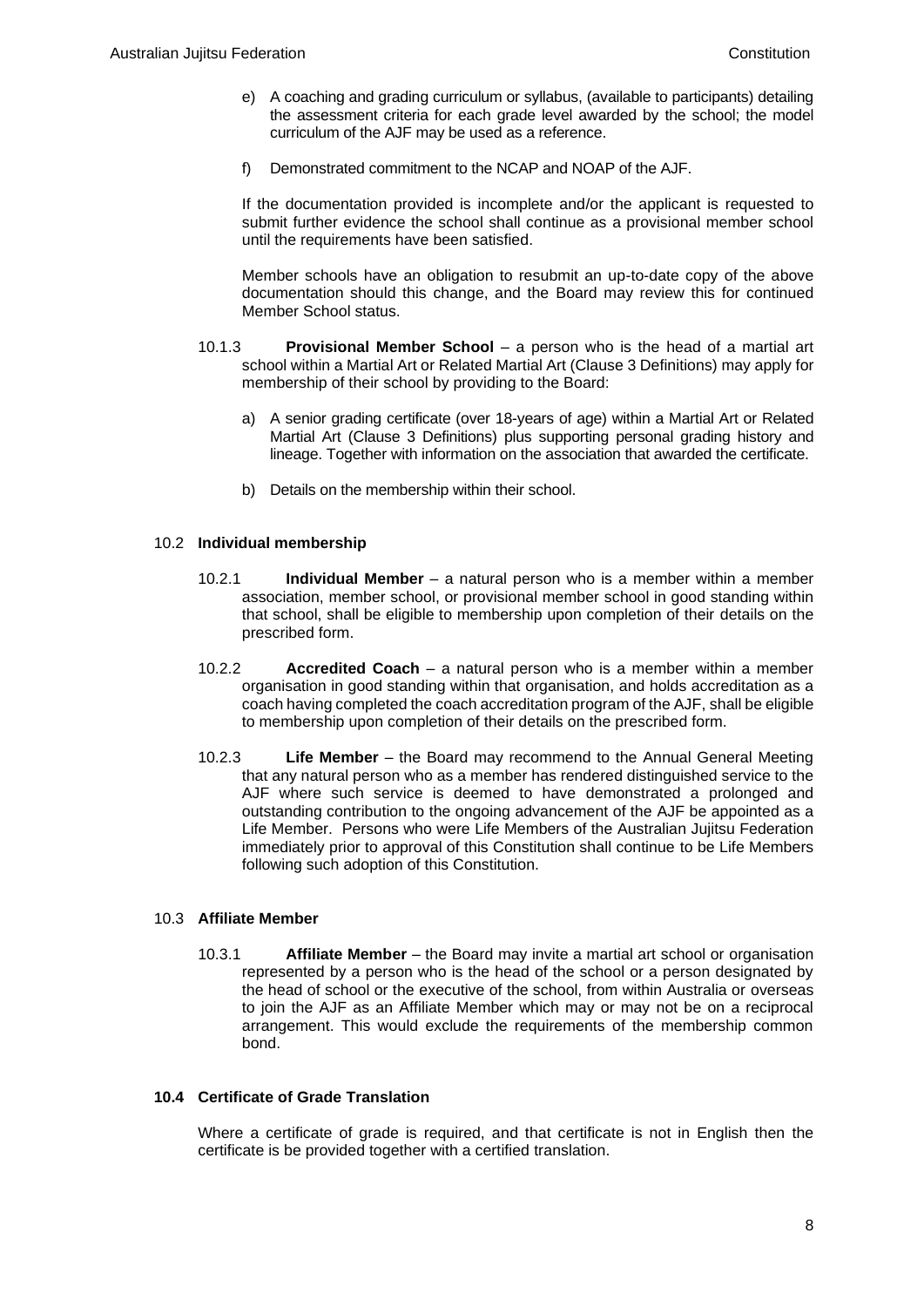# **11. APPLICATION FOR MEMBERSHIP**

- 11.1 An application for membership must be in writing on the form prescribed from time to time by the Board:
	- a) **School membership** from the head of the school or the person designated by the head of school and lodged with the AJF; accompanied by any prescribed supporting documentation, and the appropriate fee (if any).
	- b) **Individual membership** from the individual with the appropriate fee (if any).

# **12. DISCRETION TO ACCEPT OR REJECT APPLICATION**

- 12.1 The Board shall have the right to question the applicant.
- 12.2 The Board may accept or reject an application whether the applicant has complied with the requirements of membership or not. The AJF shall not be required or compelled to provide any reason for such acceptance or rejection.
- 12.3 Where the Board accepts an application, the school or individual applicant shall become a member. Membership shall be deemed to commence upon acceptance of the application. The Board shall amend the Register of Members accordingly as soon as practicable.
- 12.4 Where the Board rejects an application, any fees forwarded with the application shall be refunded and the application deemed rejected by the AJF.

# **13. REGISTER OF MEMBERS**

- 13.1 The Public Officer or Secretary shall establish and maintain a register of members of the AJF (whether in written or electronic form) to be kept at the official address in New South Wales of the AJF. This register shall record:
	- a) the name and postal, residential and email address of each person who is a member of the AJF together with the date on which the person became a member; and
	- b) the name, residential address and email address of each person who is a member of the Board, and the date on which the member was elected or appointed to the position and where applicable the date on which any such member ceased to hold such position.
- 13.2 Having regard to the Act, confidentiality considerations and privacy laws, an extract of the Register, excluding the address or other direct contact details of any person not already available under details of member associations, member schools or provisional member schools, shall be available for inspection (but not copying) by members, upon reasonable request.
- 13.3 Subject to the Act, confidentiality considerations and privacy laws, the Register may be used to further the Objects, in such manner as the Board considers appropriate.

# **14. EFFECT OF MEMBERSHIP**

#### 14.1 **Members acknowledge and agree that:**

- a) this Constitution constitutes a contract between each of them and the AJF and that they are bound by this Constitution and the Rules and Codes of Conduct.
- b) they shall comply with and observe this Constitution and the Rules and Codes of Conduct and any determination, resolution or policy which may be made or passed by the Board or other entity with delegated authority.
- c) by submitting to this Constitution and Rules and Codes of Conduct they are subject to the jurisdiction of the AJF.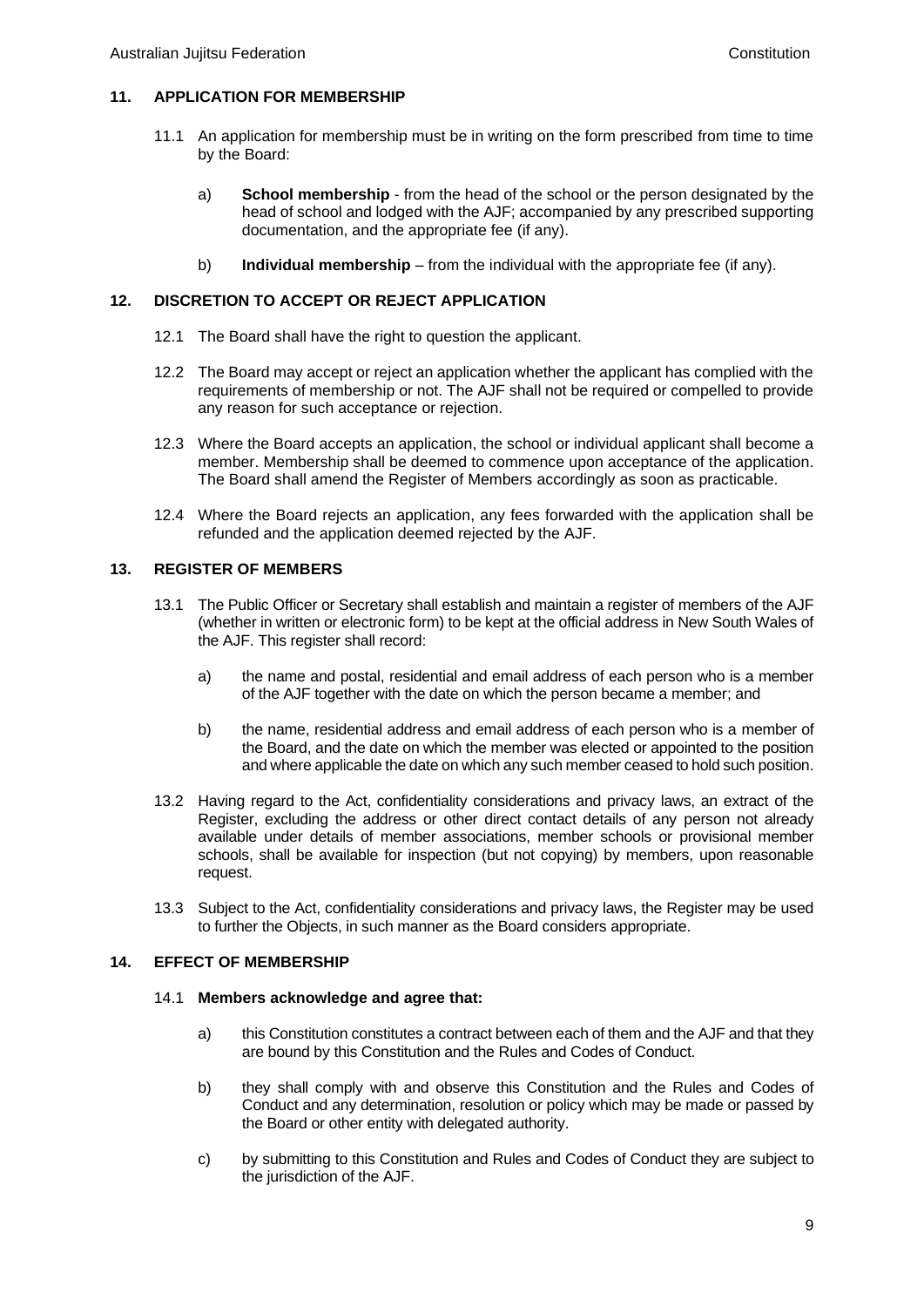- d) the Constitution and Rules and Codes of Conduct are necessary and reasonable for promoting the Objects and particularly the advancement and protection of the martial arts; and
- e) they are entitled to all benefits, advantages, privileges, and services of AJF membership.

### 14.2 **General**

- a) A member must at all times treat all staff and representatives of the AJF with respect and courtesy.
- b) A member must not act in a manner unbecoming of a member or prejudicial to the Objects and interests of the AJF or the martial arts, or both.

# **15. CESSATION OF MEMBERSHIP**

- 15.1 Subject to Clause 16 (Resignation of Membership) an association or school ceases to be a member if the association or school is dissolved or resigns or is expelled from the AJF. And otherwise for a person if that person dies or resigns or is expelled from the AJF.
- 15.2 No Member whose membership ceases has any claim against the AJF or the Directors for damages or otherwise arising from cessation or termination of membership.

#### **16. RESIGNATION OF MEMBERSHIP**

- 16.1 A member of the AJF who has paid all amounts payable or outstanding to the AJF in respect of membership, and returned all assets refer Subclause 65.2 (Assets) of the AJF, may resign by first giving to the Board written notice of not less than 12-weeks of the member's intention to resign and, on the expiration of the period of notice, the member ceases to be a member.
- 16.2 If a head or designate of a member organisation or provisional member school ceases to be a member under this Constitution, the membership of individual members registered through the organisation or school may not automatically cease at that time and the Board will at the time of the next board meeting, consider the prevailing circumstances allowing individuals to remain members subject to acceptance of a new head of school or designate. or alignment with or formation of, an alternative school within the AJF.
- 16.3 If a member being any organisation or natural person who has been accepted for membership as defined Clause 9 (Categories of Members) of the AJF ceases to be a member, the Board must make an appropriate entry in the register of members recording the date on which the member ceased to be a member.

# **17. MEMBERSHIP ENTITLEMENTS NOT TRANSFERABLE**

A right, privilege or obligation that an association, school or person has by reason of being a member of the AJF is not capable of being transferred or transmitted to another association or school or person; and terminates upon cessation of the associations or school's or person's membership.

# **18. GRIEVANCE PROCEDURE**

Disputes between a member and another member (in their capacity as members) of the AJF that cannot be resolved between the recognised delegate for each member, or a dispute between a member or members and the AJF shall be referred to the State Representative of the AJF. If the dispute remains unresolved it shall then be referred to the Board for mediation. After members have had the opportunity to express their position, the Board shall decide the matter. The Board may prescribe additional grievance procedures in Rules or Codes of Conduct consistent with this Clause 18.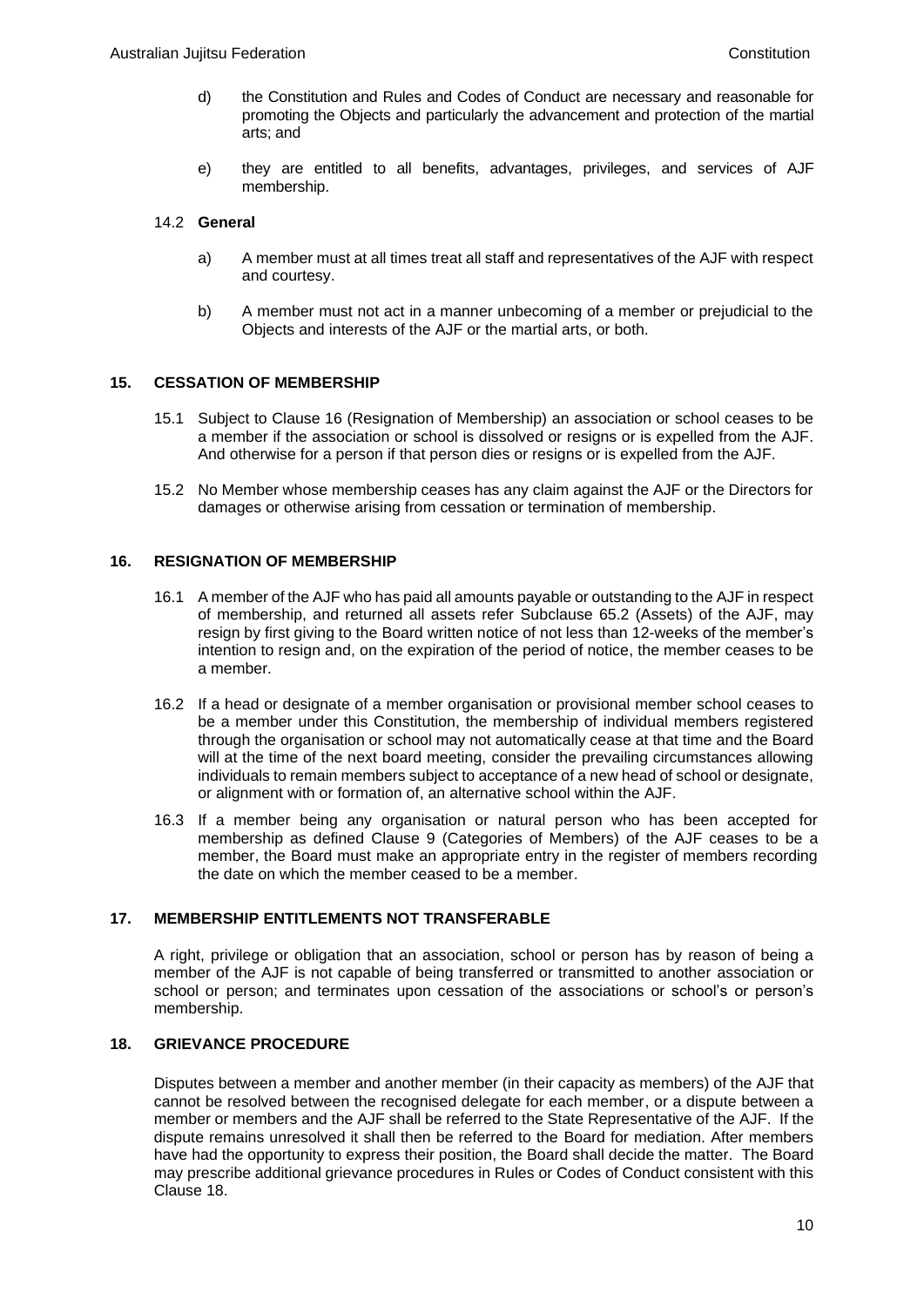# **19. FORFEITURE OF RIGHTS**

A member who or which ceases to be a member, for whatever reason, shall forfeit all rights in and claims upon the AJF and its property and shall not use any property of the AJF including Intellectual Property. Any AJF documents, records or other property in the possession, custody or control of that member shall be returned to the AJF immediately.

# **20. APPOINTMENT POSITION LAPSES**

Any AJF representative appointment shall lapse immediately on cessation of membership.

# **21. DISCIPLINING OF MEMBERS**

- 21.1 Where the Board is advised or considers that a member has allegedly:
	- a) breached, failed, refused, or neglected to comply with a provision of this Constitution, the Rules or Codes of Conduct, or any resolution or determination of the Board or any duly authorised committee; or
	- b) acted in a manner unbecoming of a member, or prejudicial to the purposes and interests of the AJF, and/or the martial arts; or
	- c) brought the AJF, any other member or the martial arts into disrepute.
- 21.2 The Board may refuse to deal with a complaint if it considers the complaint to be trivial or vexatious in nature.
- 21.3 If the Board decides to deal with the matter the Board must cause notice of the complaint to be served on the member concerned, and must give the member not less than 14-days from the time the notice is served within which to make submissions to the Board in connection with the complaint, and must take into consideration any submissions made by the member in connection with the complaint.
- 21.4 The Board may, by resolution, expel the member from the AJF or suspend the member from membership of the AJF if, after considering the complaint and any submissions made in connection with the complaint, it is satisfied that the facts alleged in the complaint have been proved and the expulsion or suspension is warranted in the circumstances.
- 21.5 The member or the recognised delegate of the suspended or expelled association or school may appeal to the next Annual General Meeting of the AJF against the suspension or expulsion, in which case they shall be given the opportunity to state their case orally or in writing or both, and the members present together with the members of the Board shall decide on the question of whether the resolution should be confirmed or revoked.

# **22. MEMBERSHIP MAY BE REINSTATED**

Membership which has been discontinued under this Part 2 (Membership) of this Constitution may be reinstated at the discretion of the Board, with such conditions as it deems appropriate.

# **23. SUBSCRIPTIONS AND FEES**

- 23.1 A member of the AJF must, on admission to membership, pay to the AJF a fee of \$1 or, if some other amount is determined by the Board, that other amount.
- 23.2 In addition to any amount payable by the member under Subclause 23.1 herein, a member of the AJF must pay to the AJF an annual membership fee of \$2 or, if some other amount is determined by the Board, that other amount.
- 23.3 The annual membership subscription (if any) and any fees or other levies payable by members to the AJF, the time for and manner of payment, shall be as determined by the Board.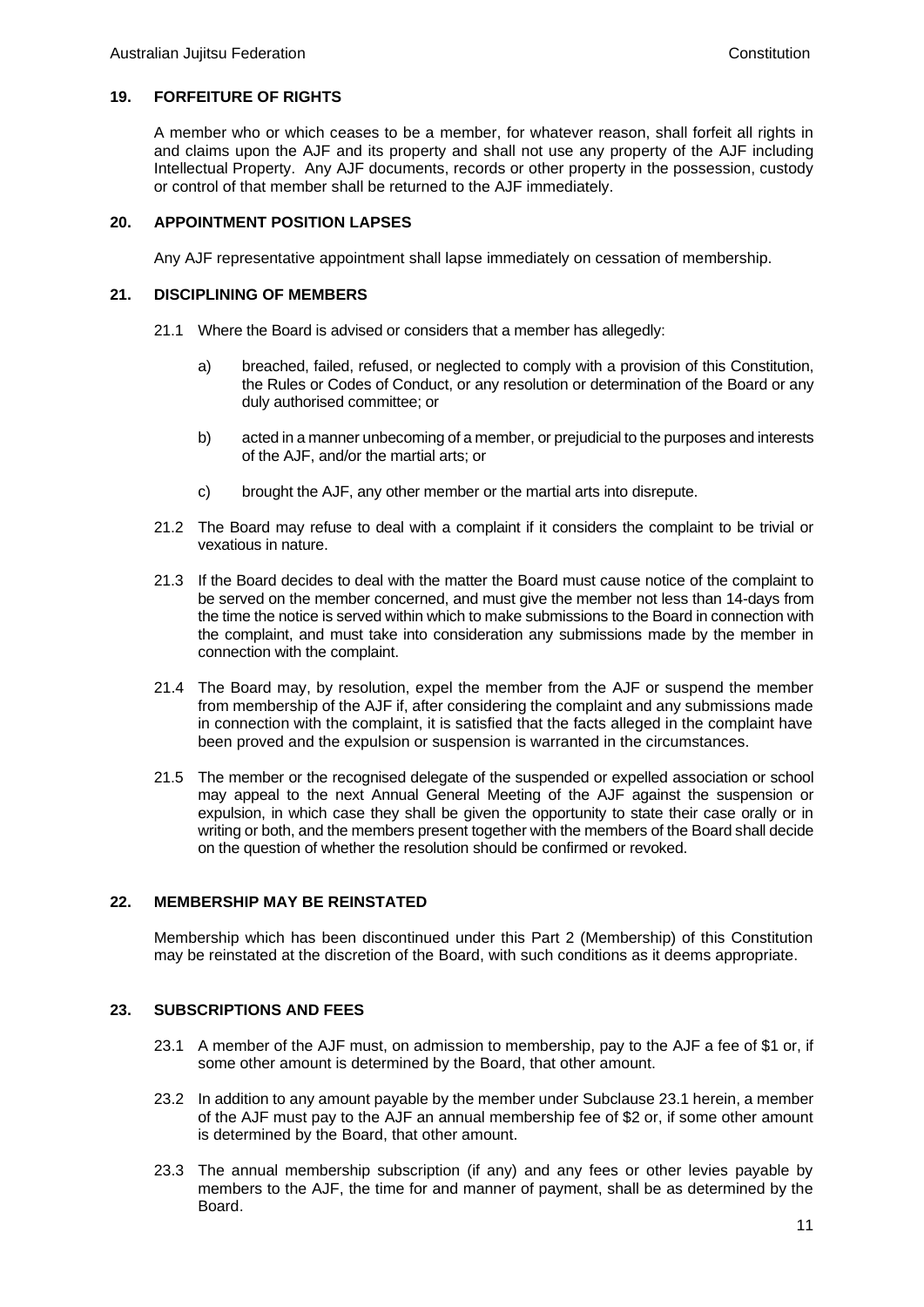# **24. MEMBERS' LIABILITIES**

The liability of a member of the AJF to contribute towards the payment of the debts and liabilities of the AJF or the costs, charges and expenses of the winding up of the AJF is limited to the amount, if any, unpaid by the member in respect of membership of the AJF.

# **PART 3 – ADMINISTRATION**

# **25. POWERS OF THE BOARD**

- 25.1 The Board's primary responsibility is one of trusteeship on behalf of its stakeholders, ensuring that the legal entity, the AJF, remains viable and effective in the present and for the future. All Directors are to carry out their duties, as far as possible, with due care and diligence, and for the benefit of the association.
- 25.2 The Board's role includes determining the AJF's strategic direction, core values and ethical framework, as well as key objectives and performance measures. A key critical component of this role is the Board's ultimate authority and responsibility for financial operations and budgeting to ensure the achievement of strategic objectives.
- 25.3 Subject to the Act and this Constitution and to any resolution passed by the AJF in general meeting, the Board is to control and manage the affairs of the AJF, in accordance with the Objects, and:
	- a) may exercise all such functions as may be exercised by the AJF, other than those functions that are required by this Constitution to be exercised by a general meeting of members of the AJF, and
	- b) has power to perform all such acts and do all such things as appear to the Board to be necessary or desirable for the proper management and administration of the AJF, and
	- c) no resolution passed by the AJF in general meeting shall invalidate any prior act of the Board which would have been valid if that resolution had not been passed.
- 25.4 Subject to the Act, where this Constitution requires that something be done by a particular time, or within a particular period, or that an event is to occur or a circumstance is to change on or by a particular date, the Directors may at their absolute discretion extend that time, period or date as they think fit.

# **26. COMPOSITION OF THE BOARD**

The AJF was founded to represent the martial art of jujitsu and while membership has been expanded over time to provide for related martial arts, the composition of the Board shall ensure not less than seventy-five percent of the Board is drawn from jujitsu member organisations that meet that intent.

- 26.1 Members of the Board immediately prior to approval of this Constitution that are not due to retire shall continue in those positions until the next Annual General Meeting following such adoption of this Constitution.
- 26.2 The Board shall comprise seven (7) Directors including not less than three (3) of whom have been elected and may include an additional two (2) Directors appointed by the Board providing a total of nine (9): Provided that, where the number of elected Directors is less than seven (7) the balance may be made-up of additional Appointed Directors as determined appropriate by the Board for the effective administration of the AJF: Provided further, should the total of nine (9) full short of fulfilling the requirements of clause 26.3 and or 26.4 herein then the board may decide to increase the number of directors by a maximum of two (2) additional appointments providing a total of eleven (11).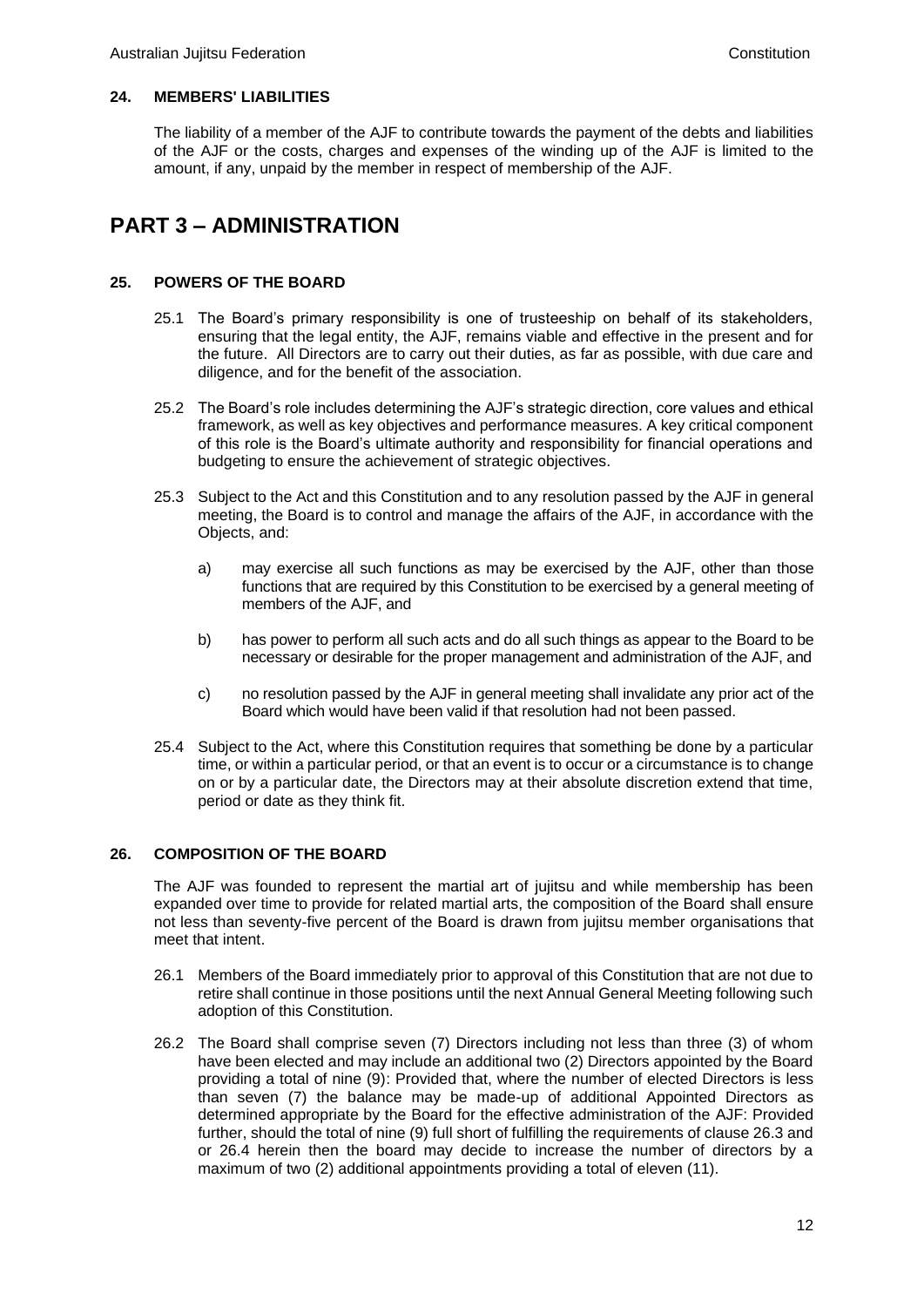- 26.3 The make-up of the Board is to comprise of members with a variety of skills and experience to fulfil the requirements of the Director Portfolios Clause 31 (Director Portfolios), and who will act in the best interests of the organisation as a whole.
- 26.4 Gender Balance The AJF supports encouragement of female representation within the composition of the Board leading to better corporate performance and will review and report each year to the Annual General Meeting on achieving this balance within the board.
- 26.5 Each Director is to be aged 18-years or more and be ordinarily resident in Australia.
- 26.6 Directors are required to make a commitment of their active and ongoing support for the AJF and the administration of the AJF.

# **27. ELECTION OF DIRECTORS**

- 27.1 Nominations for elected Director positions shall be called for 4-weeks prior to the Annual General Meeting. Qualifications and job descriptions may from time to time be determined by the Board and made available to members.
	- a) To be elected to the Board the person must be a member within a member organisation and hold a minimum grade or rank within that organisation, of Shodan within a Martial Art or Related Martial Art as defined (Clause 3 Definitions).
	- b) If the person is not the head of the member organisation they must have the support of the head of the organisation.
- 27.2 Nominations must be in writing on the prescribed form for these positions signed by the head of the member organisation and two members of the Board and certified by the nominee expressing their willingness to accept the position for which they are nominated, and must be received by the Board 2-weeks prior to the Annual General Meeting on which the election is to take place or during a shorter period prior to the Annual General Meeting if the Board so determines.

# **28. QUALIFICATIONS FOR APPOINTED DIRECTORS**

The appointed Directors may have specific skills in coaching, officiating, commerce, finance, marketing, law, or business generally or such other skills and or knowledge which complement the Board composition.

# **29. TERM OF APPOINTMENT OF DIRECTORS**

- 29.1 Directors shall be elected or appointed for a term of 3-years from the date of endorsement by the Annual General Meeting or for such shorter term as may be determined by resolution at the Annual General Meeting, subject to provisions in this Constitution relating to earlier retirement or removal from the Board, at which time the person may be eligible for reelection or appointment for a further term or terms. While there can be no maximum number of terms as per the Associations Incorporation Regulation 2016 (NSW), from the date of this constitution the board will implement a maximum term in office from that date, of 10-years.
	- a) In the event an Annual General Meeting is delayed causing a term of appointment to exceed 3-years then the appointment shall be extended to the date of the postponed Annual General Meeting.
- 29.2 One-third of the members of the Board shall be due to retire or seek re-nomination at each Annual General Meeting.
- 29.3 A retiring Director holds office until the end of the meeting at which that Director retires but, subject to the requirement of this Constitution, is eligible for re-election or re-appointment.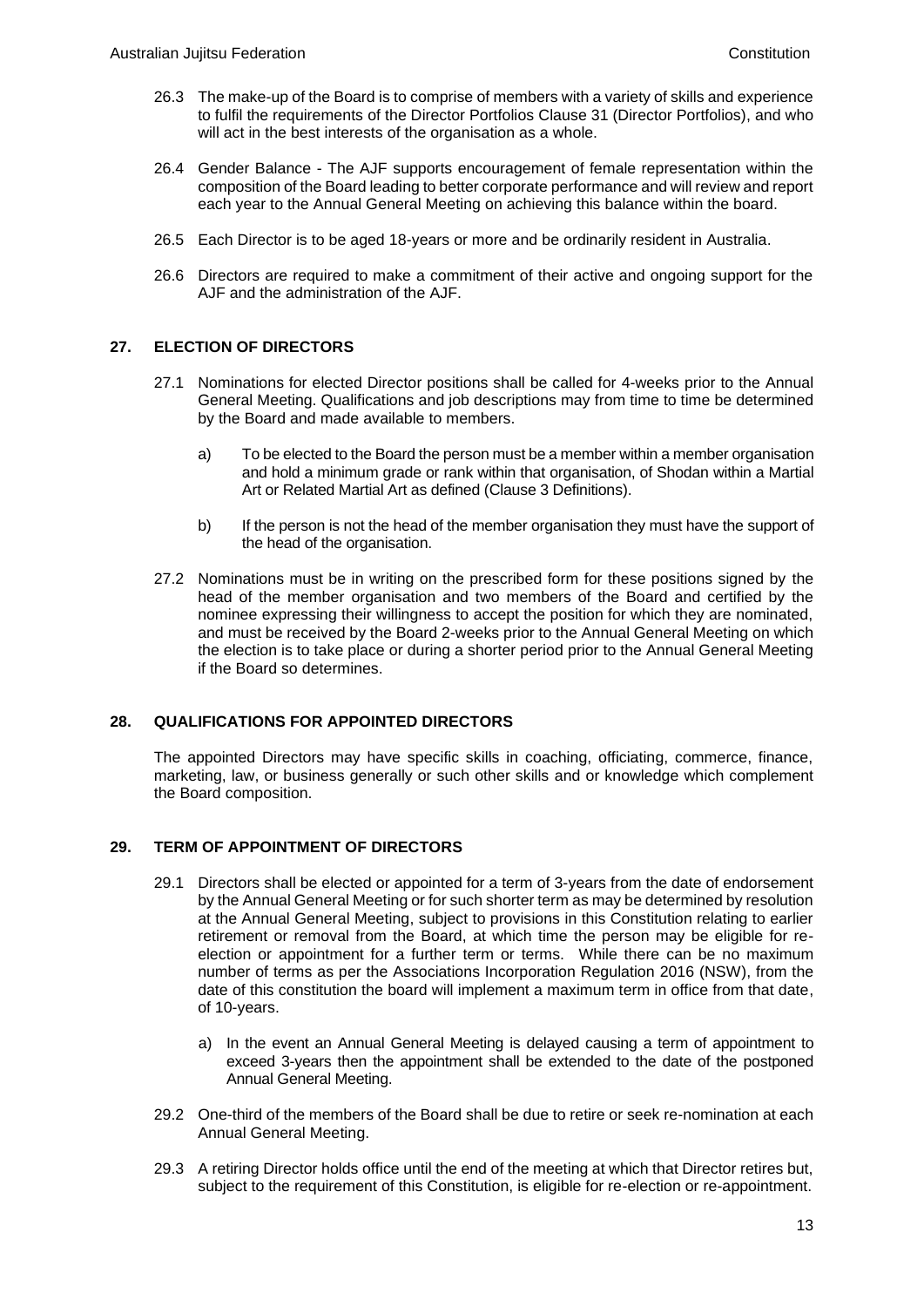29.4 Within 14-days after vacating office, a former Director of the AJF must ensure all documents in his or her possession, Clause 68 (Custody and Inspection of Books etc), that belong to the AJF are delivered to the public officer for delivery to his or her successor.

# **30. EXECUTIVE DIRECTOR (PRESIDENT)**

An Executive Director shall be appointed by the Board and subject to this Constitution and any resolution at an Annual General Meeting the Executive Director shall perform such duties as agreed by the Board.

# **31. DIRECTOR PORTFOLIOS**

- 31.1 The Board may allocate portfolios and/or titles to Directors that include the following specific duties:
	- a) Conduct of meetings (Secretary) record and prepare minutes of the proceedings of all Board meetings and General meetings, and ensure they include all Director and other appointments; the names of people present; and that the minutes are signed by the Chairperson of the meeting or by the Chairperson of the next succeeding meeting; and prepare such reports as are required by the Board.
	- b) Financial records (Treasurer) maintenance of all records required by Clause 67 (Books of Account) and present to each meeting a financial statement of the affairs of AJF. Ensure that all money due to AJF is collected and received and that all payments authorised by AJF are made.
	- c) A Director may hold up to 2 offices (Executive Director, vice Executive Director, Secretary, Treasurer,) other than both the offices of Executive Director and if allocated vice Executive Director).
- 31.2 State/Territory Director shall be accountable for the promotion and development of the sport within the State or Territory, liaise directly with members and prospective members within their portfolio, provide representation and a local focus for the coordination of activities including specific events on the calendar.
- 31.3 Other portfolios shall include providing for: Administration and external liaison; State/Regional representation; Women in jujitsu; Junior Development; Coach Education/ Accreditation; Competitive Sport Jujitsu; Officials Education/Accreditation and Athlete Development.

# **32. PUBLIC OFFICER**

- 32.1 The Board shall appoint a Director to act as Public Officer, who in accordance with the Act must be at least 18-years of age and ordinarily resident in New South Wales. The Public Officer is required to notify the Director-General within 28-days of appointment or of a change of address.
- 32.2 Duties of the Public Officer include notifying the Director-General of alterations to the Constitution or statement of Objects, and lodging the documents required in respect of the Annual General Meeting including the financial affairs of the AJF for the previous financial year within 4-weeks of the Annual General Meeting for the current financial year or such further time as provided by the Act; and
- 32.3 Notifying ASIC within the relevant timeframe of alterations to the Constitution, changes in the Board Directors, and or other prescribed requirements.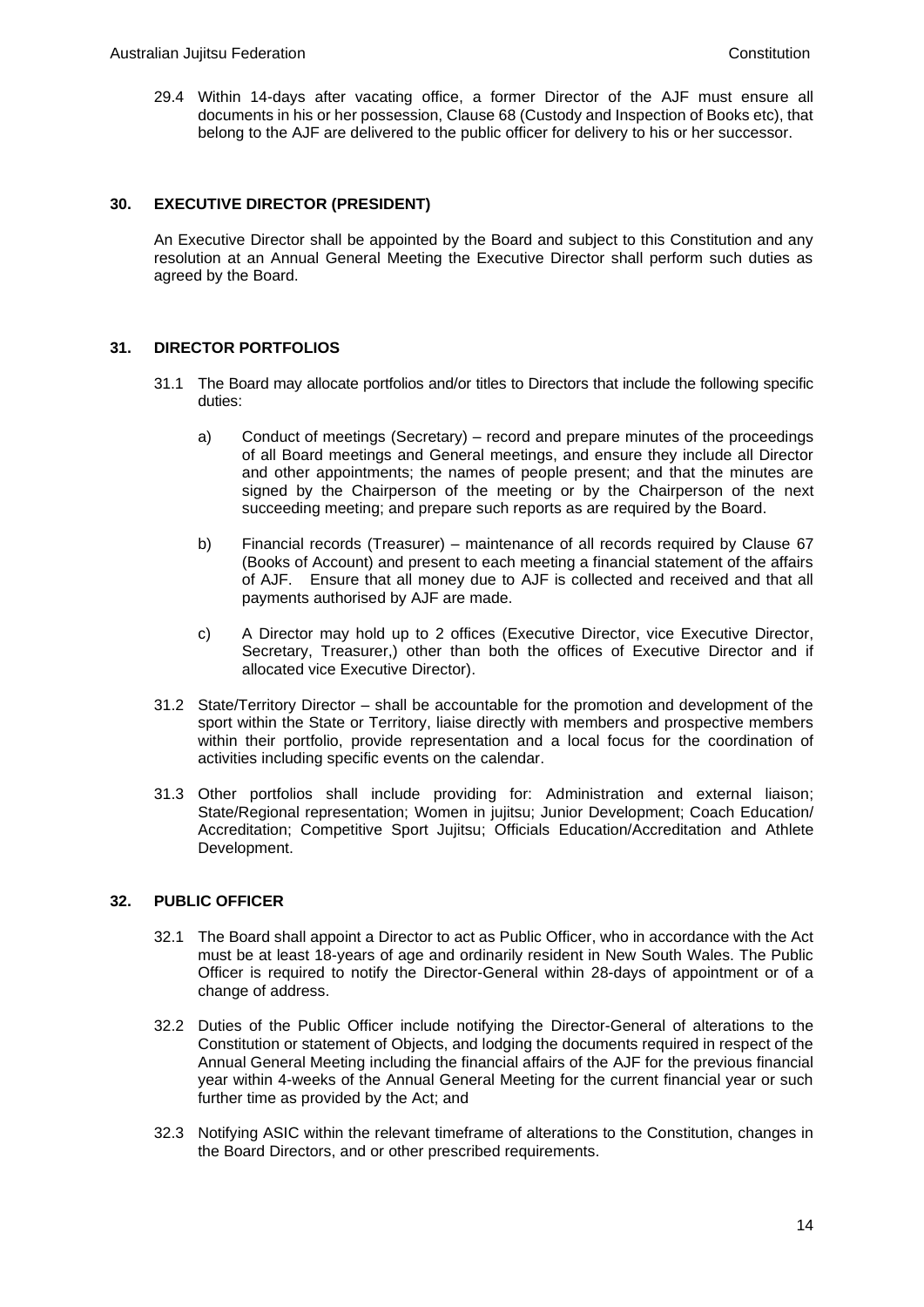#### **33. ADVISORY COUNCIL**

- 33.1 Life members of the AJF shall be invited to form a Council whose role as the grading and technical authority of the AJF is to provide advice, guidance, and recommendations to the Board for consideration prior to taking a decision. The Advisory Council shall:
	- a) review and act on any matters referred by the Board or under the provisions of Clause 59 (Advisory Council Review).
	- b) develop or review Policy and Rules and Codes of Conduct of the AJF in accordance with Clause 71 (Rules and Codes of Conduct) that relate to matters of rank; competency; or grade criteria within the martial arts; or matters of a technical nature.
	- c) review matters relating to concerns expressed in relation to integrity including but not limited to Anti-Doping and Member Protection.
	- d) address matters referred by the Board within a reasonable timeframe as agreed with the board, and report back for decision.
	- e) where requested, comprise a nomination committee to review the relevant skills and experience of nominees for election or appointment to the board.
- 33.2 If a member of the board is not a member of the Advisory Council, the board shall appoint a board member to the council as an honorary non-voting member, responsible for the assembly of the Advisory Council.
- 33.3 Life members may attend and participate in meetings of the Board. However, unless also elected or appointed to the Board, shall not have voting rights in the business of the Board.

#### **34. STATE/TERRITORY REPRESENTATIVES**

- 34.1 Nominations for the appointment of state/territory/regional representatives may be received and accepted by the Board with the nominee expressing their willingness to accept the position.
- 34.2 These positions shall be appointed by the Board for a term of 2-years from the date of the Annual General Meeting, subject to provisions in this Constitution relating to earlier retirement or removal, at which time the person may be eligible for appointment for a further term or terms: Provided, where the appointment is made between Annual General Meetings then the 2-years shall be extended to include the intervening period.
- 34.3 The Representative is to assist the State Director within the State or Territory, in their accountabilities Subclause 31.2 and 31.3 (Director Portfolios), and to take the role of Contact Officer in matters relating to the AJF Member Protection Policy.

#### **35. PATRONS**

The Board may extend invitations and appoint Patrons to the AJF. Patrons may attend and participate in general meetings of the AJF, however shall not have voting rights in the business of the AJF.

#### **36. CASUAL VACANCIES**

- 36.1 The Board shall have the power at any time and from time to time to fill any casual vacancy amongst the Board or State Representatives, and that person shall hold office until the next Annual General Meeting at which time they may stand for election: Provided, subject to this Constitution, the appointment shall not exceed the balance of the term of the casual vacancy.
- 36.2 In the case of the Public Officer the Board must fill this position within 28-days after the vacancy arises. A vacancy may occur in any of the circumstances detailed in the Act.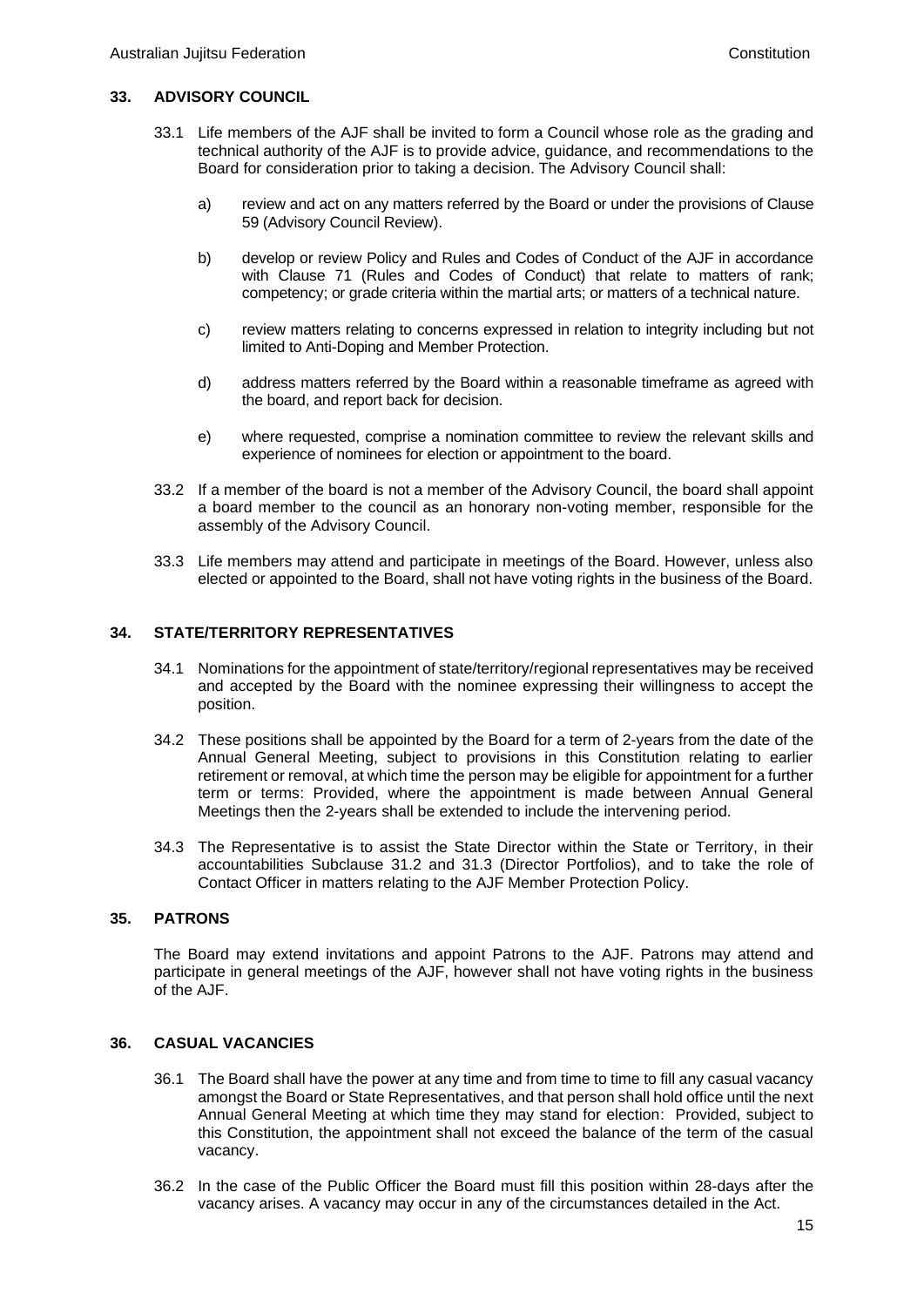#### **37. REMOVAL OF A DIRECTOR OR STATE REPRESENTATIVE**

- 37.1 In addition to the circumstances in which a casual vacancy occurs by virtue of the Act, the Board may remove any elected or appointed Director, or any state representative from their appointment before the expiration of their term, where in their opinion (but subject always to this Constitution):
	- a) the person is not fulfilling the responsibilities of the appointment; or
	- b) has acted in a manner unbecoming or prejudicial to the Objects and interests of the AJF; or
	- **c)** has brought the AJF into disrepute.
- 37.2 In which case the vacancy may be filled in accordance with the provisions of Clause 36 (Casual Vacancies).
- 37.3 If a member to whom a proposed action referred to herein relates makes representations in writing to the Board (not exceeding a reasonable length) the member is entitled to require that the representations be read out at a meeting of the Board at which the resolution is to be reviewed.

#### **38. MEETINGS OF THE BOARD AND QUORUM**

- 38.1 All meetings of the Board shall be conducted in accordance with the provisions of the Constitution and follow the generally accepted procedure for the conduct of meetings.
- 38.2 The Board shall meet during the year as often as deemed necessary (subject to Clause 41 Notice of Board meetings) for the management of the AJF being not less than five (5) occasions each year, and at such place and time as the Board may determine.
- 38.3 The number of Board members required to constitute a quorum for the transaction of business is five (5): Provided that, if the total number of Board members due to vacancies falls below eight (8) the quorum shall be reduced to four (4) the Board may also agree at the time of calling a meeting not less than four (4) members may constitute a quorum.
- 38.4 If within half an hour after the appointed time for the commencement of a meeting a quorum is not present, the meeting is to stand adjourned to the same day in the following week at the same time and (unless another place or time is specified at the time of the adjournment by the person presiding at the meeting or communicated by notice to members given before the day to which the meeting is adjourned) at the same place.
- 38.5 If at the adjourned meeting a quorum is not present within half an hour after the time appointed for the commencement of the meeting, the Directors present (being not less than four (4) are to constitute a quorum.

#### **39. VOTING AT BOARD MEETINGS**

- 39.1 Subject to this Constitution and to Subclause 39.2 herein questions arising at any meeting of the Board shall be decided by a majority of votes of members present at the meeting.
- 39.2 Where the membership of a Board includes Directors from the same member organisation or a non-jujitsu discipline, and it is considered by the remainder of the Board a vote may bias towards that organisation or discipline (group), then only a singular person from that group shall vote after first having an opportunity to consult with the other members of that same group: Provided, if not all board members are in attendance, should the group not agree as to the bias then the matter shall be adjourned.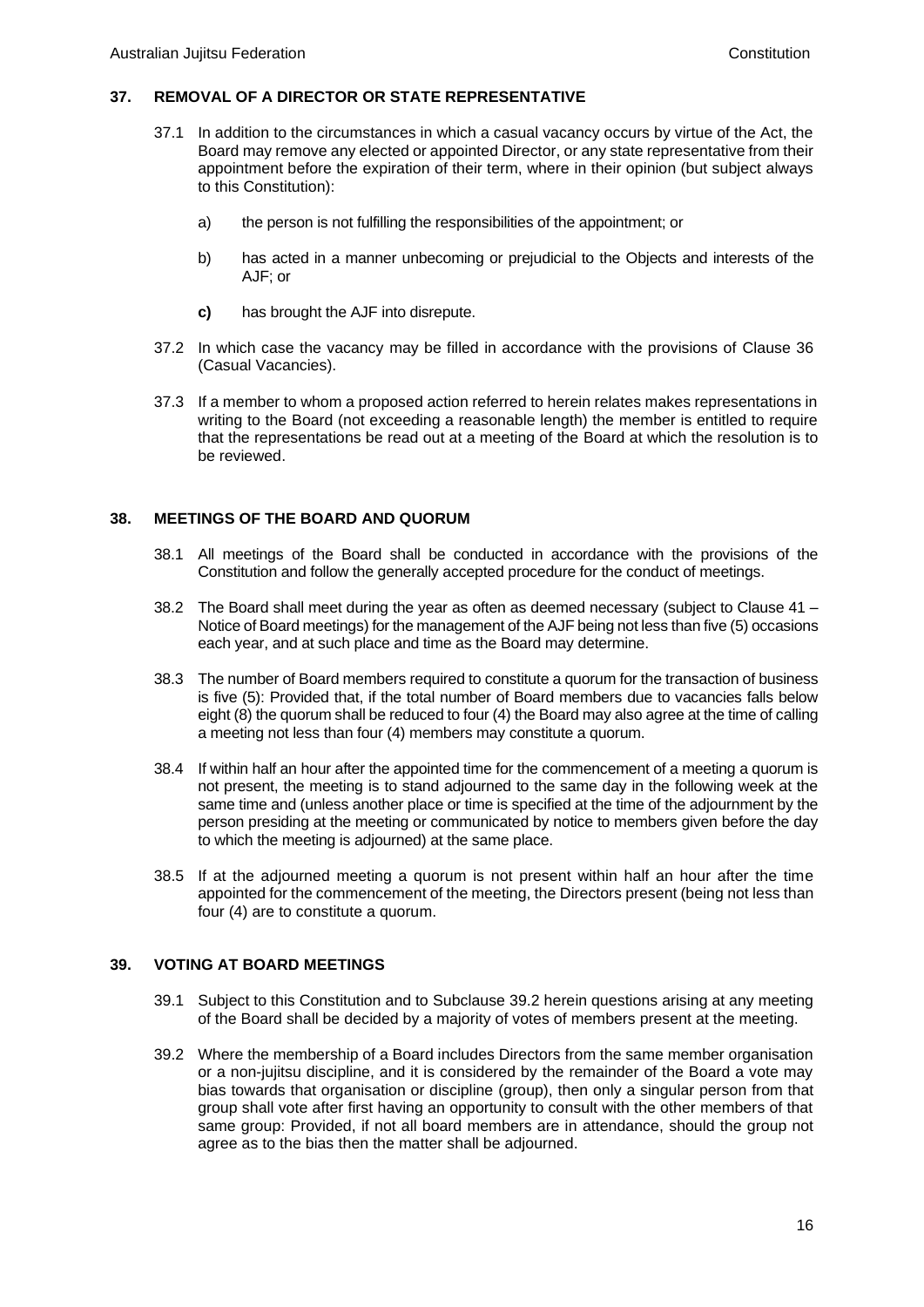### **40. RESOLUTIONS NOT IN MEETING**

- 40.1 A resolution in writing signed or assented to by any form of visible or other electronic communication by the Directors shall be as valid and effectual as if it had been passed at a meeting of the Directors duly convened and held. Any such resolution may consist of several documents in like form each signed by one (1) or more of the Directors.
- 40.2 Without limiting the power of the Board to regulate its meetings as it thinks fit, a meeting of the Board may be held where one (1) or more of the Directors is not physically present at the meeting: Provided that:
	- a) all persons participating in the meeting can communicate with each other effectively simultaneously and instantaneously whether by means of telephone or other form of communication;
	- b) notice of the meeting is given to all the Directors entitled to notice in accordance with the usual procedures agreed upon or laid down from time to time by the Board or this Constitution and such notice specifies that Directors may not be required to be present in person;
	- c) if a failure in communications prevents Subclause 40.2 a) herein from being satisfied by that number of Directors which constitutes a quorum, and none of such Directors are present at the place where the meeting is deemed by virtue of the further provisions of this Rule to be held then the meeting shall be suspended until Subclause 40.2 a) herein is satisfied again. If such condition is not satisfied within thirty (30) minutes from the interruption the meeting shall be deemed to have terminated or adjourned; and
	- d) any meeting held where one (1) or more of the Directors is not physically present shall be deemed to be held at the place specified in the notice of meeting provided a Director is there present and if no Director is there present the meeting shall be deemed to be held at the place where the chairperson of the meeting is located.

# **41. NOTICE OF BOARD MEETINGS**

Unless all Directors agree to hold a meeting at shorter notice (which agreement shall be sufficiently evidenced by their apology or presence) not less than 28-days written notice (which may be by electronic mail) of the meeting shall be given to each Director. The agenda shall be forwarded to each Director not less than 7-days (or as determined by the Board on shorter notice) prior to such meeting.

# **42. CHAIRPERSON**

The Board shall appoint a chairperson from amongst its number to preside as chair for the Board meeting and this position may be rotated.

# **43. DIRECTORS' DISCLOSURE OF INTERESTS**

Subject to the Act and this Constitution if a Director has a direct or indirect interest in a matter being considered or about to be considered at a Board meeting and the interest appears to raise a conflict with the proper performance of the Director's duties in relation to the consideration of the matter, the Director must, as soon as possible after the relevant facts have come to the Director's knowledge, disclose the nature of the interest at a Board meeting.

#### **44. RECORDING DISCLOSURES**

Any declaration made; any disclosure or any general notice given by a Director in accordance with Clause 43 (Directors' Disclosure of Interests) must be recorded in the minutes of the relevant meeting.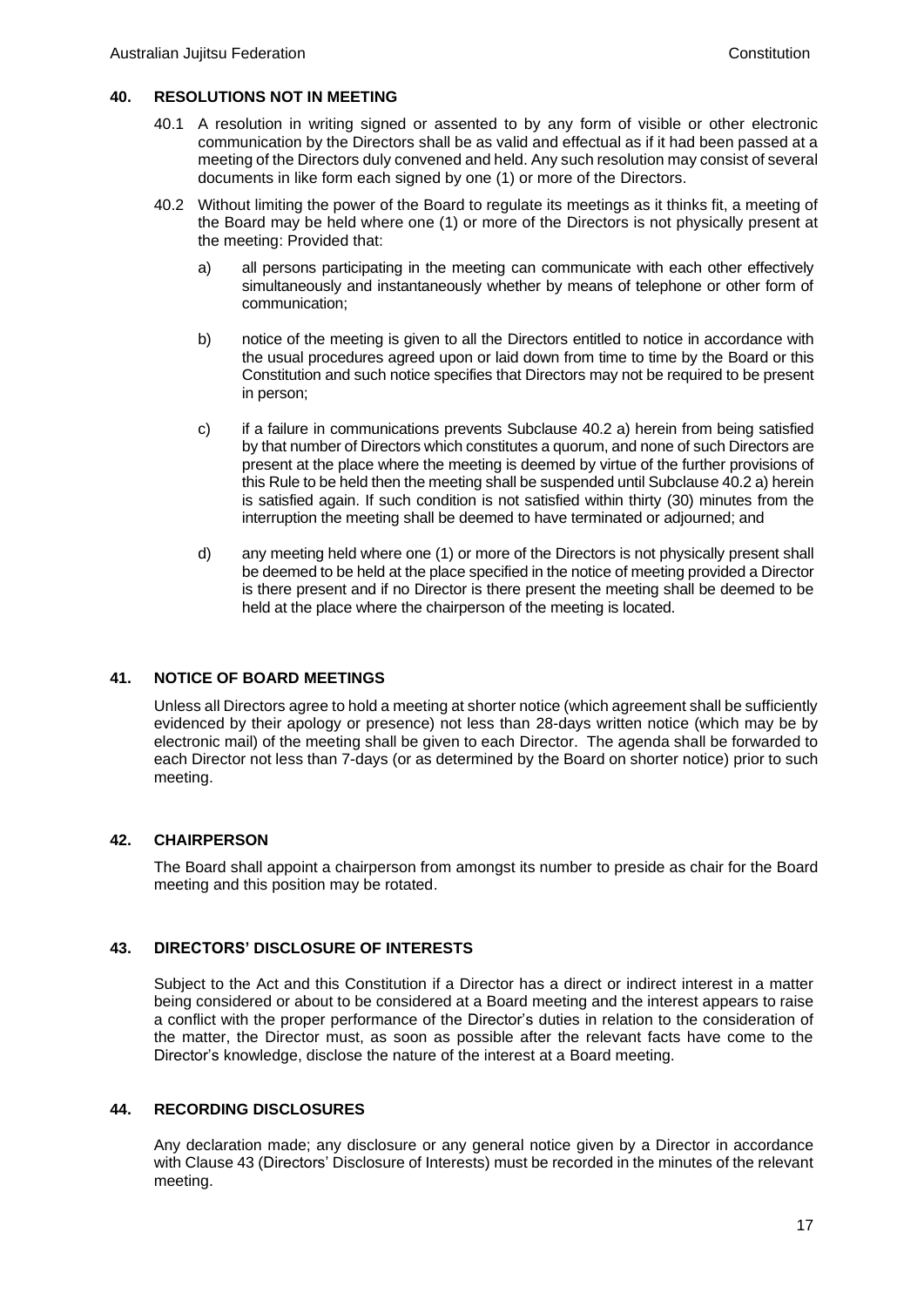# **45. SPECIAL COUNCILS – SUB COMMITTEES**

- 45.1 The Board may establish special councils focused on developing or supporting specific activities and or member disciplines that include but are not limited to athlete development from grass roots to high performance, and competitive sport jujitsu.
- 45.2 Appointments to each Special Council will be reaffirmed each year at the Annual General Meeting.

# **46. DELEGATION**

- 46.1 The board and each committee established by the board should have terms of reference or a charter. Since ultimate decision-making power rests with the board, the board should clearly document all delegations of authority to the Executive Director and other Directors, committees, or groups. This document, or delegations register, should be regularly reviewed, and updated. It should be the subject of a formal board resolution. This clause sets out how such delegations should be made and how they operate.
- 46.2 Subject to this Constitution the Board may, by instrument in writing, delegate to one or more special councils or sub-committees, consisting of such member or members of the AJF as the Board thinks fit, the exercise of such of the functions of the Board as are specified in the instrument, other than this power of delegation, and a function which is a duty imposed on the Board by the Act or by any other law, or this Constitution or by resolution of the AJF in general meeting.
- 46.3 A function, the exercise of which has been delegated to a special council or sub-committee under this clause may, while the delegation remains unrevoked, be exercised from time to time by the special council or sub-committee in accordance with the terms of the delegation.
- 46.4 A delegation under this clause may be made subject to such conditions or limitations as to the exercise of any function, or as to time or circumstances, as may be specified in the instrument of delegation.
- 46.5 Despite any delegation under this clause, the Board may continue to exercise any function delegated.
- 46.6 The procedures for any entity exercising delegated power shall, subject to this Constitution and with any necessary or incidental amendment, be the same as that applicable to meetings of the Board. The entity exercising delegated powers shall make decisions in accordance with the Objects and shall promptly provide the Board with details of all material decisions and shall provide any other reports, minutes and information as the Board may require from time to time.
- 46.7 The Board may by instrument in writing, at any time revoke wholly or in part any delegation made under this clause and may amend or repeal any decision made by such body or person under this clause.

# **47. SEAL**

- 47.1 The AJF may have a Seal upon which its corporate name shall appear in legible characters.
- 47.2 The Seal shall not be used without the express authorisation of the Board, and every use of the Seal shall be recorded in the minute books of the AJF. The affixing of the Seal must be witnessed by two (2) Board members, unless the Board determines otherwise.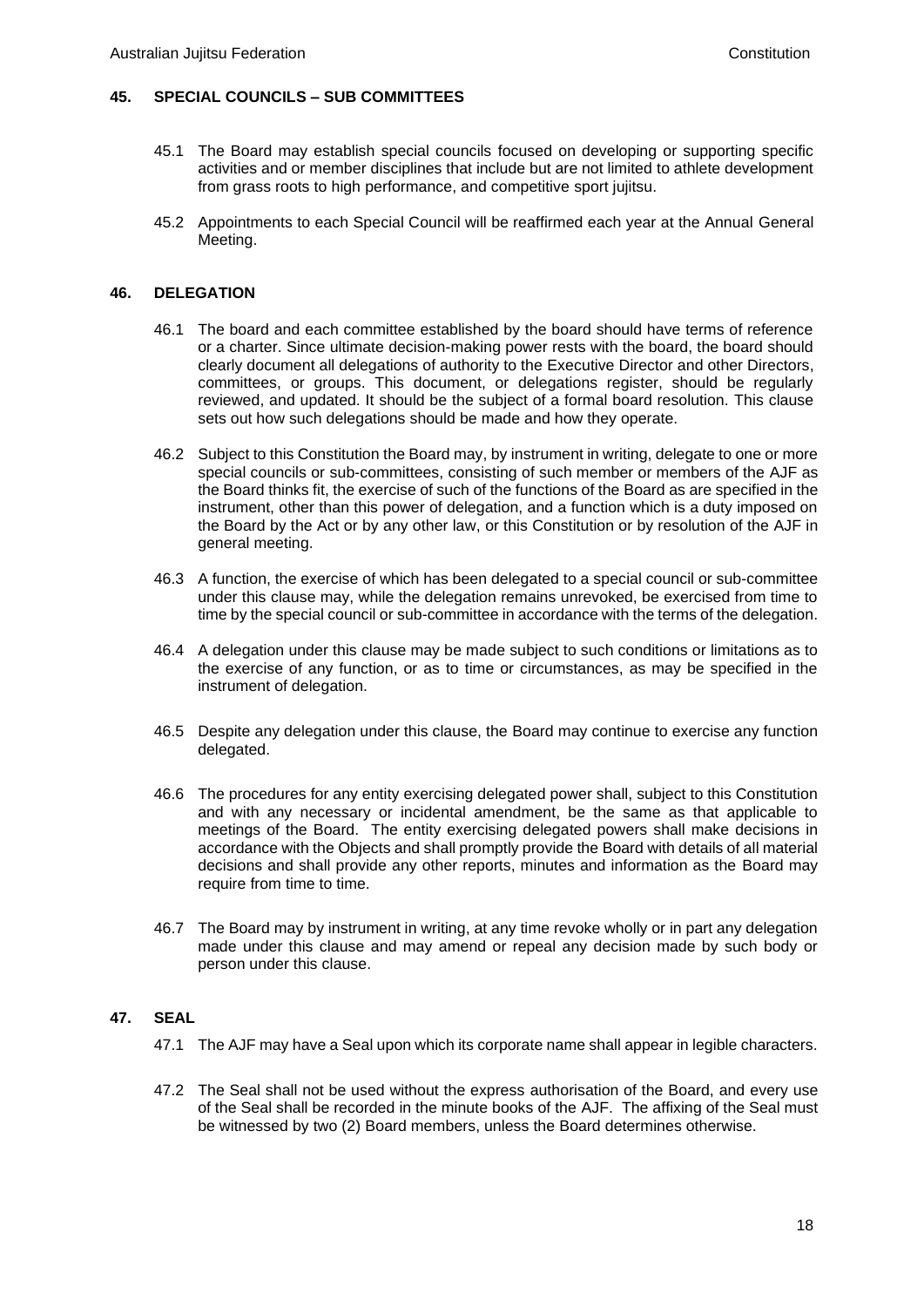# **PART 4 – GENERAL MEETINGS**

# **48. ANNUAL GENERAL MEETING**

- 48.1 The Annual General Meeting of the AJF to be held in accordance with the Act and this Constitution each year at a venue to be determined by the Board each calendar year during the second full weekend of March or on such date within a reasonable period following the second full weekend in March.
- 48.2 All general meetings other than the Annual General Meeting shall be Special General Meetings and shall be held in accordance with this Constitution.
- 48.3 Amongst the business of the Annual General Meeting shall be included the following:
	- a) To confirm the minutes of the last preceding annual general meeting and any other special general meeting held since that meeting.
	- b) To receive from the Board and other committees reports on the activities of the AJF during the last preceding financial year.
	- c) To receive and consider the financial statement or report required to be submitted to members under the Act.
	- d) To elect or confirm Directors and other appointments.
	- e) To agree on a unified program of events and activities for the year and the Provider of each activity if not the AJF, in accordance with the Objects and Membership Common Bond.
	- f) With leave of the Chairperson and the members present, other items may be raised for inclusion on the agenda at the start of the meeting. However subject to a ruling of the Chairperson these may be discussed only after all other matters are concluded.

# **49. SPECIAL GENERAL MEETING**

- 49.1 The Board whenever it thinks fit may convene a Special General Meeting of the AJF, or upon the requisition in writing of not less than four (4) member associations or member schools. Such requisition to state the reason for the meeting and to be signed by the recognised delegate for each association or school. This is to be handed or sent by certified mail to the Board.
- 49.2 If the Board fails to convene a special general meeting to be held within 12-weeks after that date on which a requisition of members for the meeting is lodged with the Board, any one or more of the members who made the requisition may convene a special general meeting to be held not later than 12-weeks after that date.
- 49.3 A special general meeting convened by a member or members under this Constitution must be convened as nearly as is practicable in the same manner as general meetings are convened by the Board.

# **50. NOTICE OF MEETINGS**

- 50.1 The Board must not less than 28-days prior to the date fixed for the holding of a general meeting, give a notice to each member entitled to receive notice under Subclause 9.2 (Categories of Members), specifying the place, date and time of the meeting and the nature of the business proposed to be transacted at the meeting. The notice may be:
	- a) communicated directly by telephone, sent by prepaid post, by fax, or by electronic mail, to each recognised delegate's address; and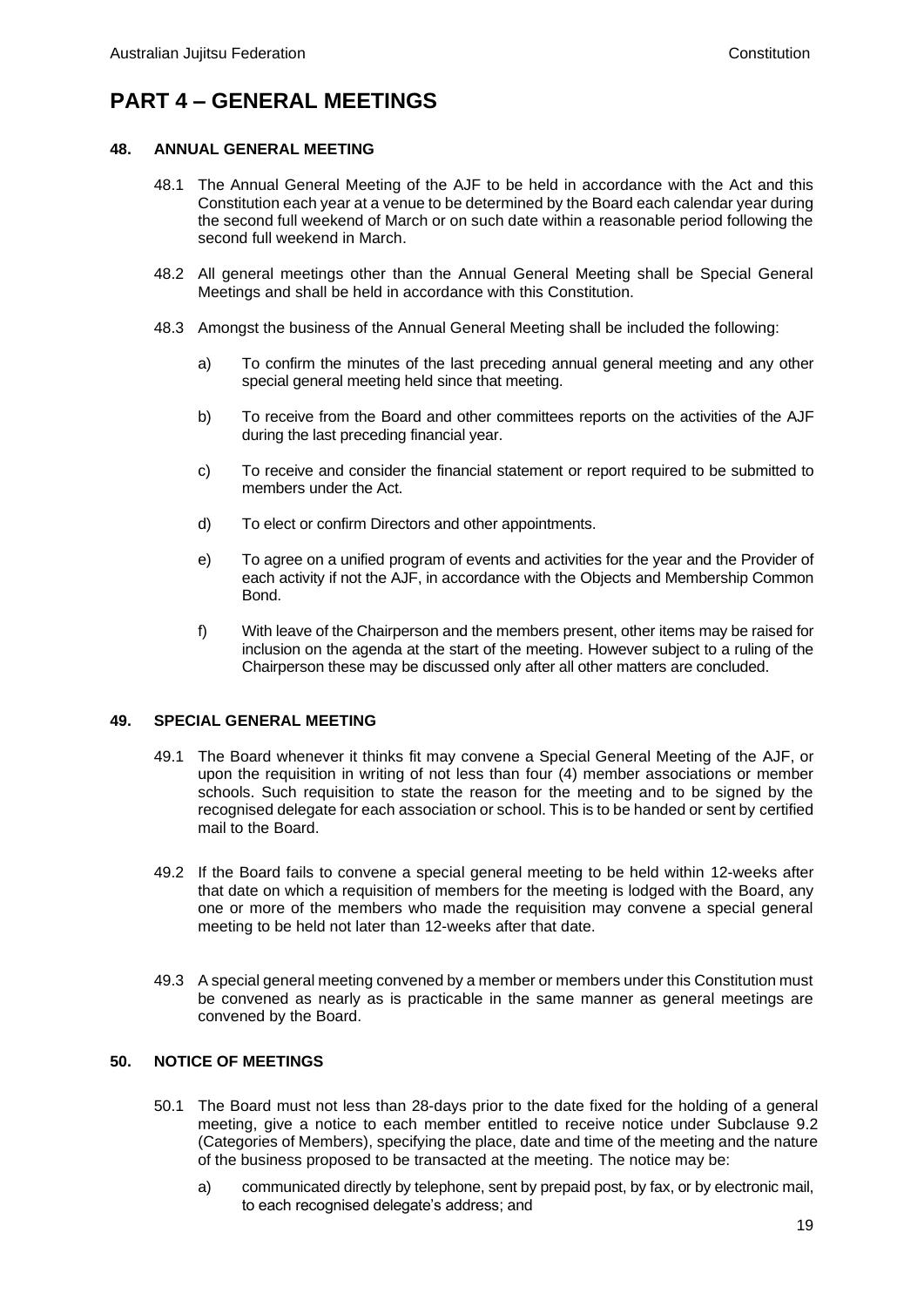- b) each recognised delegate shall be responsible for notification of those persons within the member organisation or provisional member school who should be informed.
- 50.2 If the nature of the business proposed to be dealt with at a general meeting requires a special resolution, the Board must, in addition to the matter required under Subclause 50.1 herein, give notice as to the terms of the resolution and a statement to the effect that the resolution is intended to be passed as a special resolution.
- 50.3 No business other than that specified in the notice convening a general meeting or as provided in Subclause 50.5 herein, is to be transacted at the meeting except, in the case of an annual general meeting business which may be transacted under Clause 48 (Annual General Meeting).
- 50.4 A member entitled to vote desiring to bring any business before a general meeting may give notice in writing of that business to the Board not less than 21-days prior to the general meeting.
- 50.5 The Agenda for the general meeting should be forwarded to each member entitled to receive notice under Subclause 9.2 (Categories of Members), 14-days before the date of the general meeting.

# **51. QUORUM**

- 51.1 No business shall be transacted at any general meeting unless a quorum is present at the time when the meeting proceeds to business. A quorum for general meetings shall be where four (4) member associations or member schools entitled under this Constitution to vote are represented.
- 51.2 Where a person holds an accepted proxy satisfying the requirements of Clause 57 (Proxy Voting) that person shall be included in the quorum: Provided however, no person may be counted more than once.
- 51.3 If within half an hour after the appointed time for the commencement of a general meeting a quorum is not present, the meeting:
	- a) if convened on the requisition of members, is to be dissolved, and
	- b) in any other case, shall stand adjourned to a date, time, and place to be set by the person presiding at the meeting before the adjournment or communicated by written notice to members.
- 51.4 If at the adjourned meeting a quorum is not present within half an hour after the time appointed for the commencement of the meeting, the members present being not less than three (3) are to constitute a quorum.

# **52. PRESIDING MEMBER**

The Executive Director shall preside as chairperson at each general meeting of the AJF. If this person is absent or unwilling to act, the Directors present must elect a member of the Board to preside as chairperson at the meeting.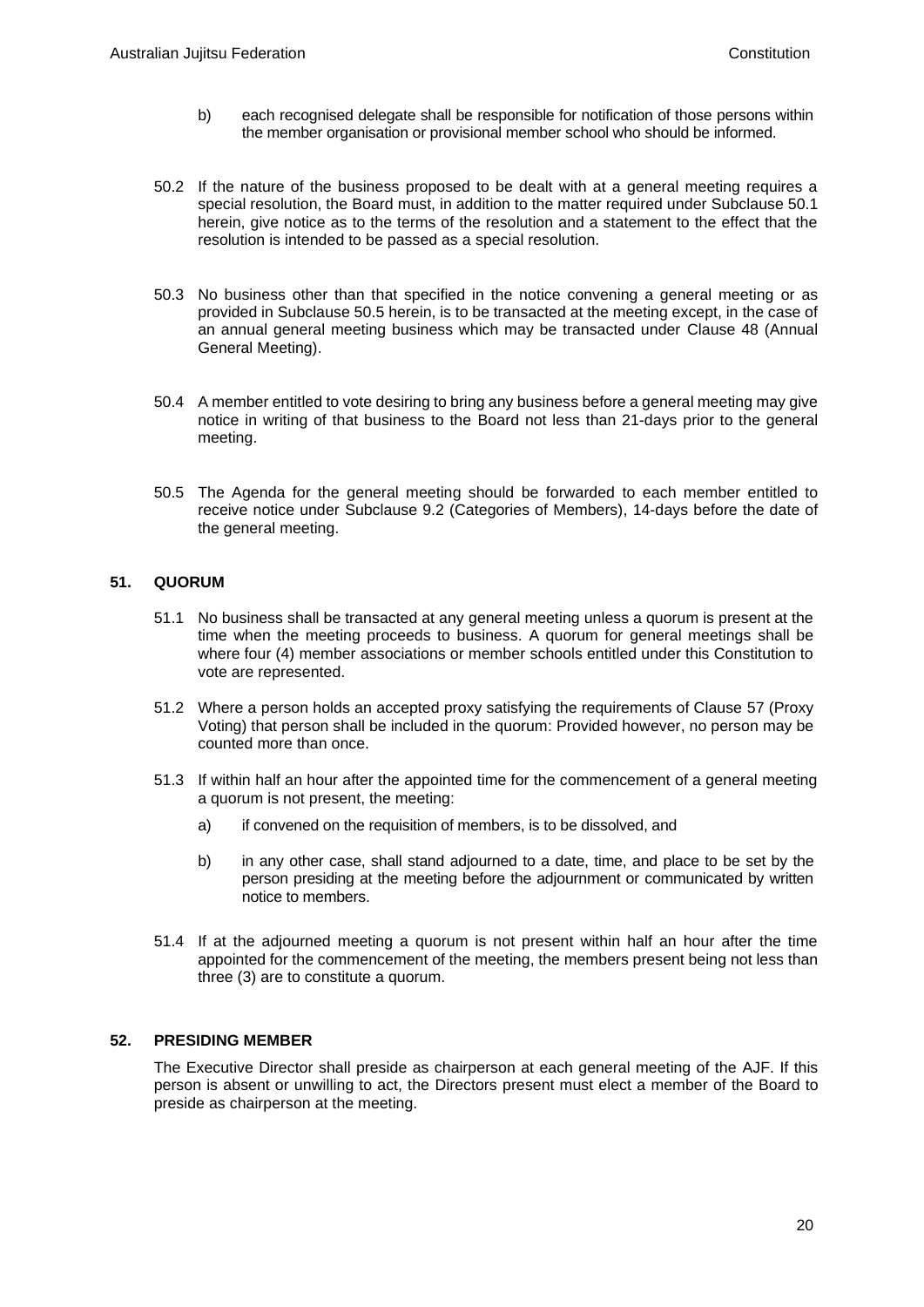# **53. CONDUCT OF MEETINGS**

- 53.1 All meetings of the AJF shall be conducted in accordance with the provisions of the Constitution and follow the generally accepted procedure for the conduct of meetings.
- 53.2 Subject to the matters to be discussed at a general meeting, observers may be permitted to attend for all or part of the proceedings. With the permission of the members, the Chairperson may invite observers to express a view on an issue under discussion.
- 53.3 Use of technology at general meetings subject to this Constitution and any resolution at a general meeting the Board may authorise that a general meeting be held at two (2) or more venues using any technology that gives members a reasonable opportunity to participate.
	- a) A member of an association who participates in a general meeting using that technology is taken to be present at the meeting and, if the member votes at the meeting, is taken to have voted in person.

# **54. ADJOURNMENT**

- 54.1 The Chairperson may with the consent of the majority of members at which a quorum is present, adjourn the meeting from time to time and place to place, but no business shall be transacted at an adjourned meeting other than the business left unfinished at the meeting at which the adjournment took place. Where practical the time and place of the adjourned meeting shall be set prior to the adjournment.
- 54.2 If a general meeting is adjourned for 5-weeks or more, the Board must give notice of the adjourned meeting to each member entitled to receive notice under Subclause 9.2 (Categories of Members) stating the place, date and time of the meeting and the nature of the business to be transacted at the meeting.
- 54.3 Except as provided in Subclause 54.2 herein notice of an adjournment of a general meeting or of the business to be transacted at an adjourned meeting is not required to be given.

# **55. VOTING PROCEDURE**

- 55.1 Except where the Constitution otherwise requires, any resolution arising at a general meeting of the AJF shall be decided, subject to Subclause 55.2 herein, by a consensus of all members attending. To this end a member shall not unreasonably obstruct a consensus and may elect to abstain from the process.
- 55.2 Each member association or member school is entitled to one (1) vote to be exercised by the recognised delegate for the association or school; refer Subclause 9.2 (Categories of Members), the Chairperson may, or upon request from the recognised delegate for a member association or member school shall, call for a vote from member associations and member schools on any issue before a meeting. When a vote is requested it shall be passed if it is supported by more than half of the recognised delegates present at the meeting entitled to vote, including the exercise of proxies. In the event of an equality of votes on any resolution, the resolution shall be lost.
- 55.3 A declaration by the Chairperson that a resolution has been agreed or carried or carried unanimously or lost, or that special resolution has been carried, or an entry to that effect in the minutes of the AJF, shall be conclusive evidence of the fact without proof of the number of the votes recorded in favour of or against the resolution.
- 55.4 A member or proxy is not entitled to vote at any general meeting of the AJF if the member is under 18-years of age, and unless all money due and payable by the member to the AJF has been paid.
- 55.5 Subject to this Constitution, the Directors at a general meeting of members do not have voting rights.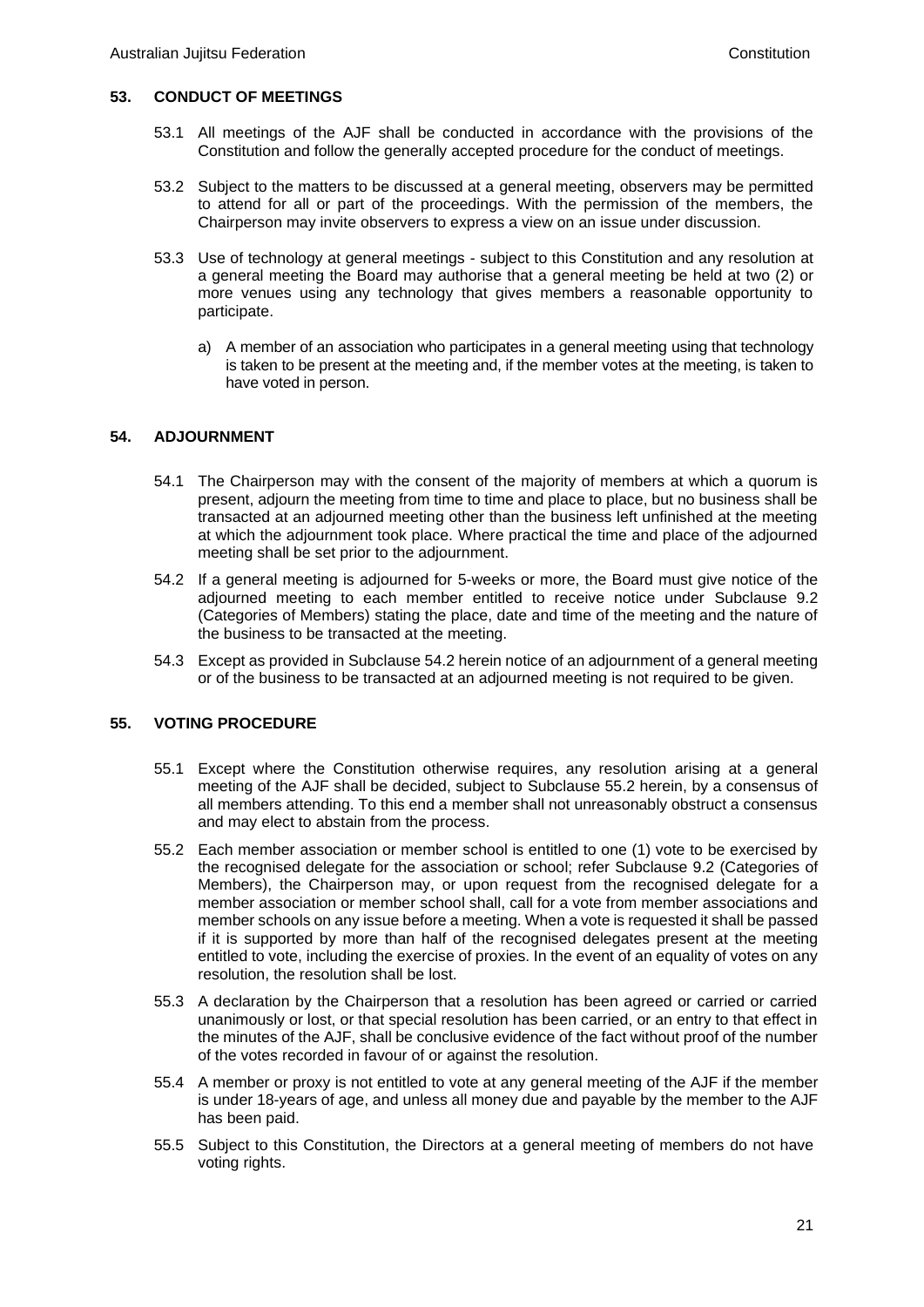#### **56. SPECIAL RESOLUTION**

Subject to this Constitution and the provisions of Clause 50 (Notice of Meetings) a special resolution to be passed must have the support of both at least three-quarters of the members of the Board and at least three-quarters of the financial members of the AJF who under the Constitution are entitled to vote and choose to do so either in person or subject to Clause 57 (Proxy Voting) by proxy at the meeting, or subject to Clause 58 (Electronic Voting) by an electronic ballot.

# **57. PROXY VOTING**

- 57.1 Each member entitled to vote under Subclause 9.2 (Categories of Members) shall be entitled to appoint another person from a member association or member school as proxy: Provided, no association or school shall hold more than one (1) proxy.
- 57.2 The notice appointing the proxy is to be in the form approved by the Board from time to time, and is to be duly completed and executed and lodged with the Chairperson at or before the commencement of the meeting in respect of which the proxy is appointed: Provided that, a notice received by electronic mail from the delegate's known email address may be accepted. No person entitled to vote shall exercise more than one (1) proxy vote at any one time.
- 57.3 The instrument appointing the proxy shall also state the date of the meeting and if desired, whether the proxy is authorised to vote in favour of or against proposed resolutions. Unless otherwise instructed the proxy may exercise the proxy vote as he or she thinks fit.

### **58. ELECTRONIC VOTING**

The Board may determine to provide for an electronic ballot. If the Board so determines, the electronic ballot shall be conducted under the procedures either set by the Regulations or as prescribed by the Directors.

# **59. ADVISORY COUNCIL REVIEW**

Where during a meeting a recognised delegate of a member association or member school or a Director is of the opinion that a decision of the members may affect the Integrity or Objects of the AJF or come within the jurisdiction of the Advisory Council under Clause 33 (Advisory Council), then the delegate or Director may require the Chairperson to refer the matter to the Board for consideration by Advisory Council.

# **PART 5 – FINANCE**

# **60. FUNDS – SOURCE**

- 60.1 The funds of the AJF are to be derived from joining fees and annual subscriptions of members, donations and, subject to any resolution passed by the AJF in general meeting, such other sources as the Board determines.
- 60.2 All money received by the AJF must be deposited as soon as practicable and without deduction to the credit of the AJF bank or other authorised deposit-taking institution account: Provided that, whereas defined within this Constitution, a member association or member school is approved to administer an activity as a Provider then monies in respect of that activity may go directly to the member association or member school.
- 60.3 The AJF must, as soon as practicable after receiving any money, issue an appropriate receipt.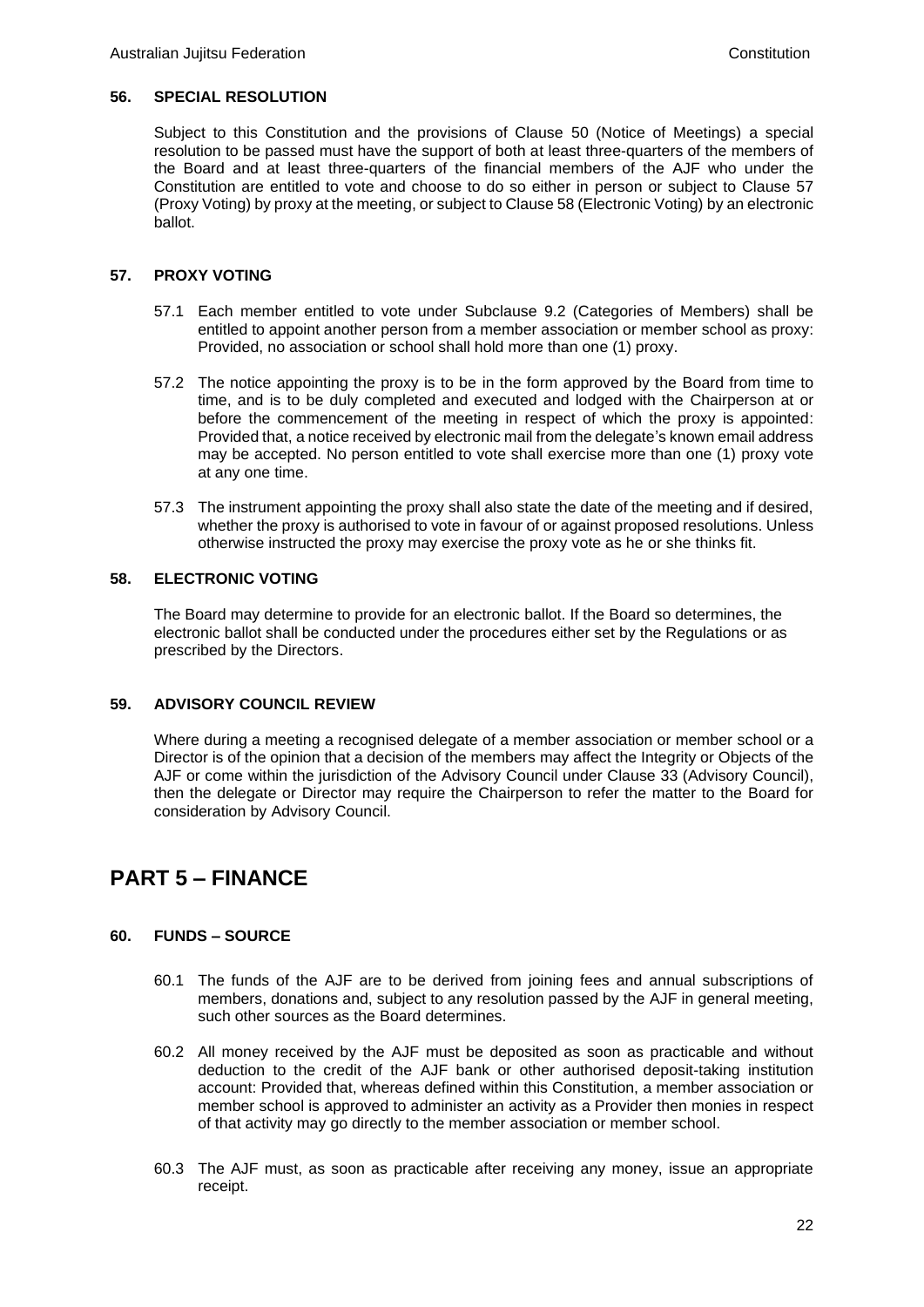# **61. UNFINANCIAL MEMBERSHIP OR AFFILIATION**

Any member who has not paid their annual subscription by the due date shall be deemed to be unfinancial and shall not be entitled to any of the rights or privileges under the rules of the Constitution. Fees due but not paid will accumulate until paid while an association or school or person continues to be a member.

### **62. DISBURSEMENT OF FUNDS**

- 62.1 Subject to any resolution passed by the AJF in general meeting, the funds of the AJF are to be used in pursuance of the Objects of the AJF in such manner as the Board determines.
- 62.2 All cheques, drafts, bills of exchange, promissory notes and other negotiable instruments must be signed by any two (2) Directors authorised to do so by the Board: Provided, the Board may agree on specific expenditure or an amount limit for which a second signature is not required: Provided further, subject to any resolution passed by the AJF in general meeting, the Board may agree to guidelines based on the previous year's income and expenditure by which a Director is authorised to manage funds.

### **63. FINANCIAL YEAR**

The financial year of the AJF shall commence on 1<sup>st</sup> January and end on 31<sup>st</sup> December each year. Annual subscriptions shall become due on 1<sup>st</sup> January each year and if not paid within 16weeks may be increased for late payment: Provided that, the due date for annual subscriptions may be changed to coincide with the Annual General Meeting.

### **64. REIMBURSEMENT OF REASONABLE EXPENSES**

- 64.1 Subject to the determination and approval of the Board and Subclause 64.2 herein the Directors, Life Members and other members as individually approved by the Board from time to time, shall be entitled to be reimbursed for all approved reasonable expenses incurred in the performance of their responsibilities.
- 64.2 Approval for reimbursement of reasonable expenses will only relate to expenses incurred since the previous Annual General Meeting and appropriate receipts or records clearly identifying the purpose of the expense shall cover all expenses.
- 64.3 Where sufficient income is derived from a specific event and without limiting the type of event including training camps, seminars, and competitions, persons involved in the organisation, coaching or refereeing or officiating at the event may be reimbursed a nominal amount for their personal expenses, which shall be appropriately receipted. This shall be determined in the planning of the event and approved by the Board.
- 64.4 Subject to this Constitution and any resolution at a general meeting, the Board may approve payment be made to a member for any services actually rendered to the AJF and or goods supplied to the AJF in the ordinary and usual course of operation: Provided that, any such payment shall not exceed the amount ordinarily payable between ordinary commercial parties dealing at arm's length in a similar transaction.
- 64.5 The AJF may in General Meeting by ordinary resolution determine to pay a Director an exgratia payment.

# **65. ASSETS**

- 65.1 Subject to each individual purchase being approved by a general meeting, the AJF may purchase and hold assets of its own which shall be held in the name of the AJF.
- 65.2 All property pertaining to the AJF that may be held by members or persons and without limiting the extent including all training mats, tatami, uniforms, jujitsu gi, protective equipment, weapons, records, stationery, books, badges, correspondence, certificates and other documents, shall upon request of the Board be made available for inspection or returned to the AJF.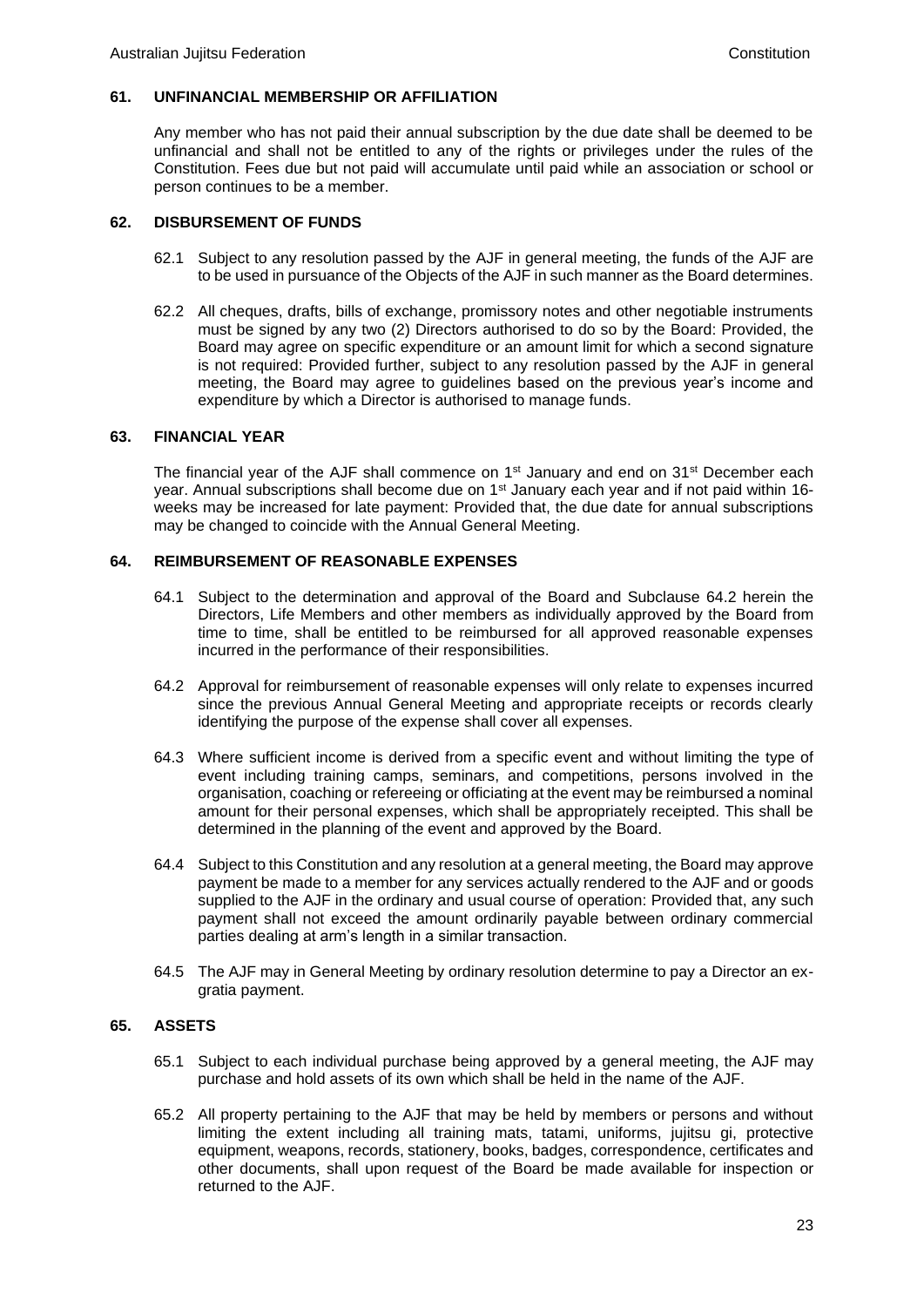#### **66. INSURANCE**

The AJF may affect and maintain insurance.

#### **67. BOOKS OF ACCOUNT**

- 67.1 The Board shall ensure that correct books and accounts are kept showing the financial affairs of the AJF, including full details of all receipts and expenditure connected with the activities of the AJF.
- 67.2 The Board shall ensure that all monies received by the AJF and all assets acquired therewith are identified separately.
- 67.3 The Board shall arrange for a Balance Sheet and a Statement of Income and Expenditure to be presented to each Annual General Meeting.
- 67.4 The statements of account when approved or adopted by an Annual General Meeting shall be conclusive except as regards any error discovered in them within 12-weeks after such approval or adoption.
- 67.5 The AJF shall retain such records for 7-years after the completion of the transactions or operations to which they relate.

# **PART 6 – MISCELLANEOUS**

#### **68. CUSTODY AND INSPECTION OF BOOKS ETC**

- 68.1 Except as otherwise provided by this Constitution, the Board shall keep in their custody or under their control all records, books, and other financial documents of the AJF, this Constitution, and minutes of all meetings of the AJF.
- 68.2 The records, books, and other documents of the AJF provided for in Subclause 68.1 herein shall be open to inspection, free of charge, by a member of the AJF at any reasonable hour.
- 68.3 Despite subclauses 68.1 and 68.2 herein, the Board may refuse to permit a member of the AJF to inspect or obtain a copy of records of the AJF that relate to confidential, personal, employment, commercial or legal matters or where to do so may be prejudicial to the interests of the AJF.

#### **69. SERVICE OF NOTICES**

- 69.1 Notices may be given by the AJF to any person entitled under this Constitution to receive any notice by sending the notice by pre-paid post or facsimile transmission or, by electronic mail, to the member's registered address or facsimile number or electronic mail address, or in the case of a recognised delegate as provided for under Subclause 9.2 (Categories of Members) to the last notified address, facsimile number or electronic mail address.
- 69.2 Where a notice is sent by post, service of the notice shall be deemed to be affected by properly addressing, prepaying, and posting the notice. Service of the notice is deemed to have been affected 3-days after posting.
- 69.3 Where a notice is sent by facsimile transmission, service of the notice shall be deemed to be affected upon receipt of a confirmation report confirming the facsimile was sent to/or received at the facsimile number to which it was sent.
- 69.4 Where a notice is sent by electronic mail, service of the notice shall be deemed to be affected the next business day after it was sent.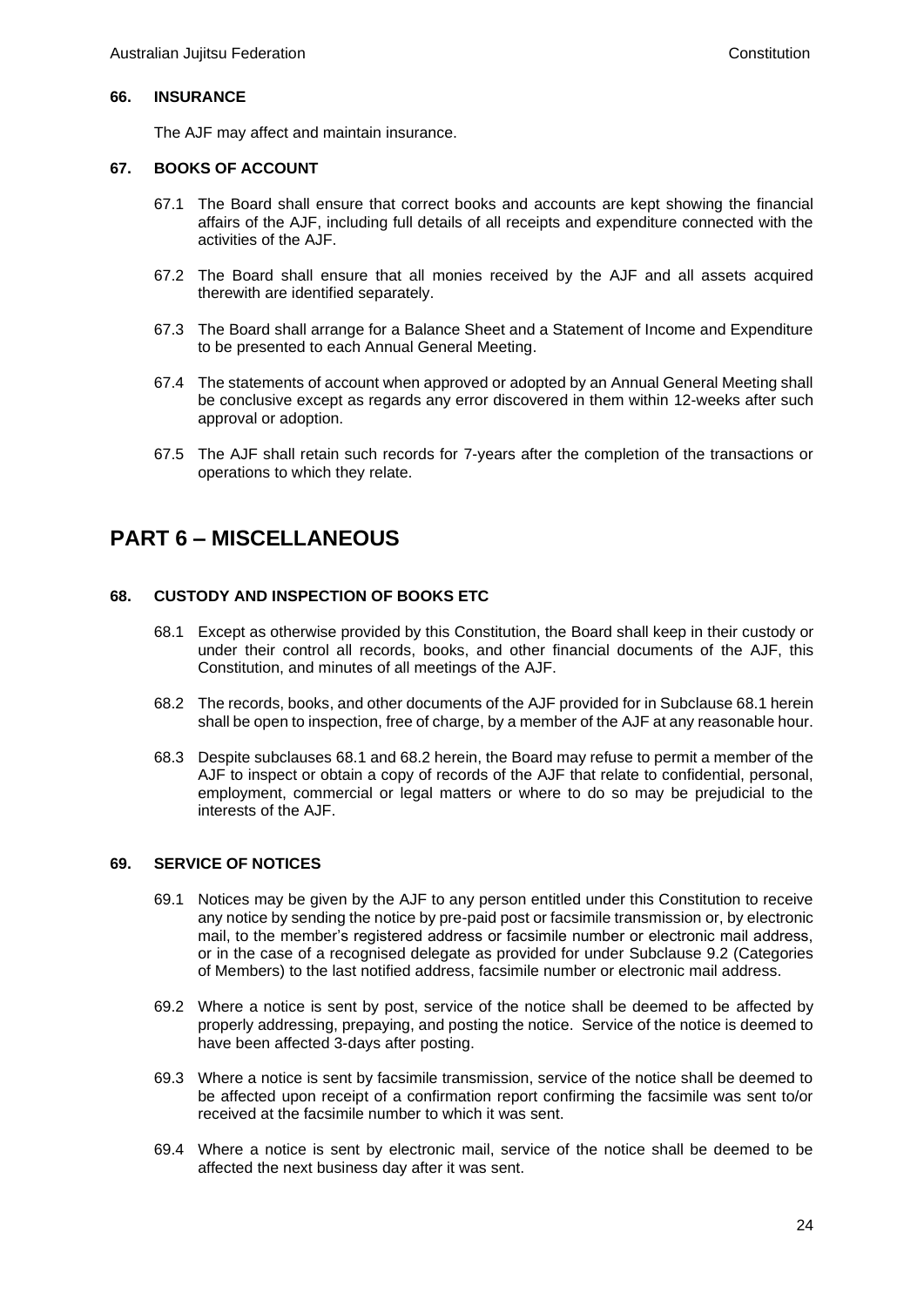### **70. INDEMNITY FOR THE AJF, DIRECTORS AND LIFE MEMBERS**

- 70.1 All member organisations and provisional member schools of the AJF will be accountable for ensuring that appropriate arrangements have been made in respect to the safety, wellbeing and protection of all coaches, instructors, referees, officials, players and persons who are members or related to the member organisation, or provisional member school and participate in or attend activities of the AJF.
- 70.2 No Director or Life Member shall be liable for the acts, receipts, neglects, or defaults of any other member of the AJF, member organisation, or provisional member school.
- 70.3 Every Director and Life Member of the AJF shall be indemnified out of the property and assets of the AJF against any liability incurred by them in their capacity as a member of the Board in defending any proceedings, whether civil or criminal, in which judgement is given in their favour or in which they are acquitted or in connection with any application in relation to any such proceedings in which relief is granted by the Court.
- 70.4 The AJF shall indemnify its Directors and Life Members against all damages and losses (including legal costs) for which any such Director or Life Member may be or become liable to any third party in consequence of any act or omission except wilful misconduct, performed or made whilst acting on behalf of and with the authority, express or implied of the AJF.

# **71. RULES AND CODES OF CONDUCT**

- 71.1 Subject to the provisions of Clause 33. (Advisory Council) the Board may develop for adoption rules or codes of conduct in accordance with the Objects of the AJF and should ensure that these meet the ongoing needs of the AJF: Provided that, all rules or codes of conduct developed by the Board except as provided by Subclause 71.3 herein, will be subject to confirmation by a general meeting.
- 71.2 Once a general meeting has confirmed a rule or code of conduct, each member shall be responsible for ensuring its implementation within their association or school and the compliance by their members. The AJF shall have the power to take whatever action is deemed appropriate to ensure the rules or codes of conduct are complied with refer Clause 21 (Disciplining of Members) this may also include appropriate disciplinary action provided for within the rules or codes of conduct.
- 71.3 Where the ASC requires an existing policy or rule or code of conduct, of the AJF be reviewed and or modified to satisfy the requirements of the ASC then the Board may make the amendments required and implement the revised policy or rule or code of conduct and advise members of the changes made.

# **72. GRADING AUTHORITY**

Each member association, member school or provisional member school operates to their own grading authority; however, the AJF has the power to award ranks following a successful grading in accordance with the grading and assessment criteria recommended from time to time by the Advisory Council and accepted by the Board. The grading authority of the AJF is preserved in perpetuation with the Advisory Council to be applied in the manner prescribed within the rules of grading set by the Advisory Council and accepted by the Board.

# **73. ISSUE OF CERTIFICATES**

- 73.1 Subject to Subclause 73.2 herein the Board shall be responsible for the issue of certificates, which without limiting the type of certificate include certificates of affiliation, financial membership, accreditation, and recognition. All certificates remain the property of the AJF and upon request are to be returned if the association or school or person ceases to be a member.
- 73.2 The issue of certificates of Dan rank require the agreement of the Advisory Council.